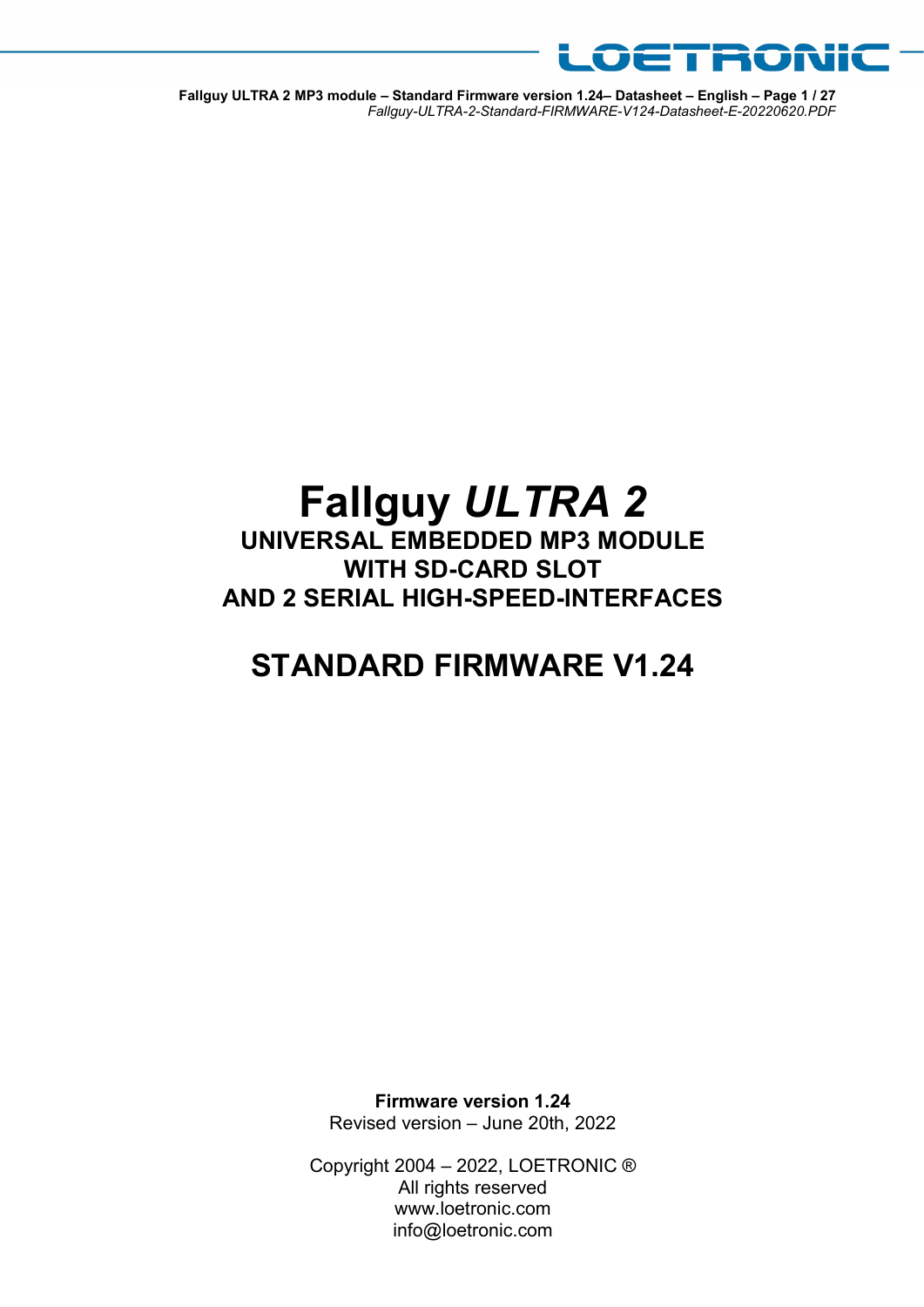

## Fallguy-ULTRA-2-Standard-FIRMWARE-V124-Datasheet-E-20220620.PDF

OETRONIC

## General

The MP3 files are played from the main directory of the SD card. The ULTRA 2 module can be controlled by the following interfaces:

- Button inputs BUTTON\_1 to BUTTON\_8 Direct connection for up to 8 buttons/relays/sensors
- Digital inputs GPIO\_1 to GPIO\_8 8 digital inputs
- Serial interface UART 1 with 115.200 bps and hardware handshake
- Serial interface UART 2 with 921.600 bps and hardware handshake for LAN (XPORT) or USB connections (FTDI-IC)

These interfaces can be either used separately or combined.

By using an optional configuration file config.txt the module could start with specific starting parameters and the different interfaces from above could be set.

Additional digital outputs are prepared to drive a LC-Display, 3 status LEDs, a RTC module (Real Time Clock) and a RF module. The LC-Display shows track information (ID3 tags), file names and status information.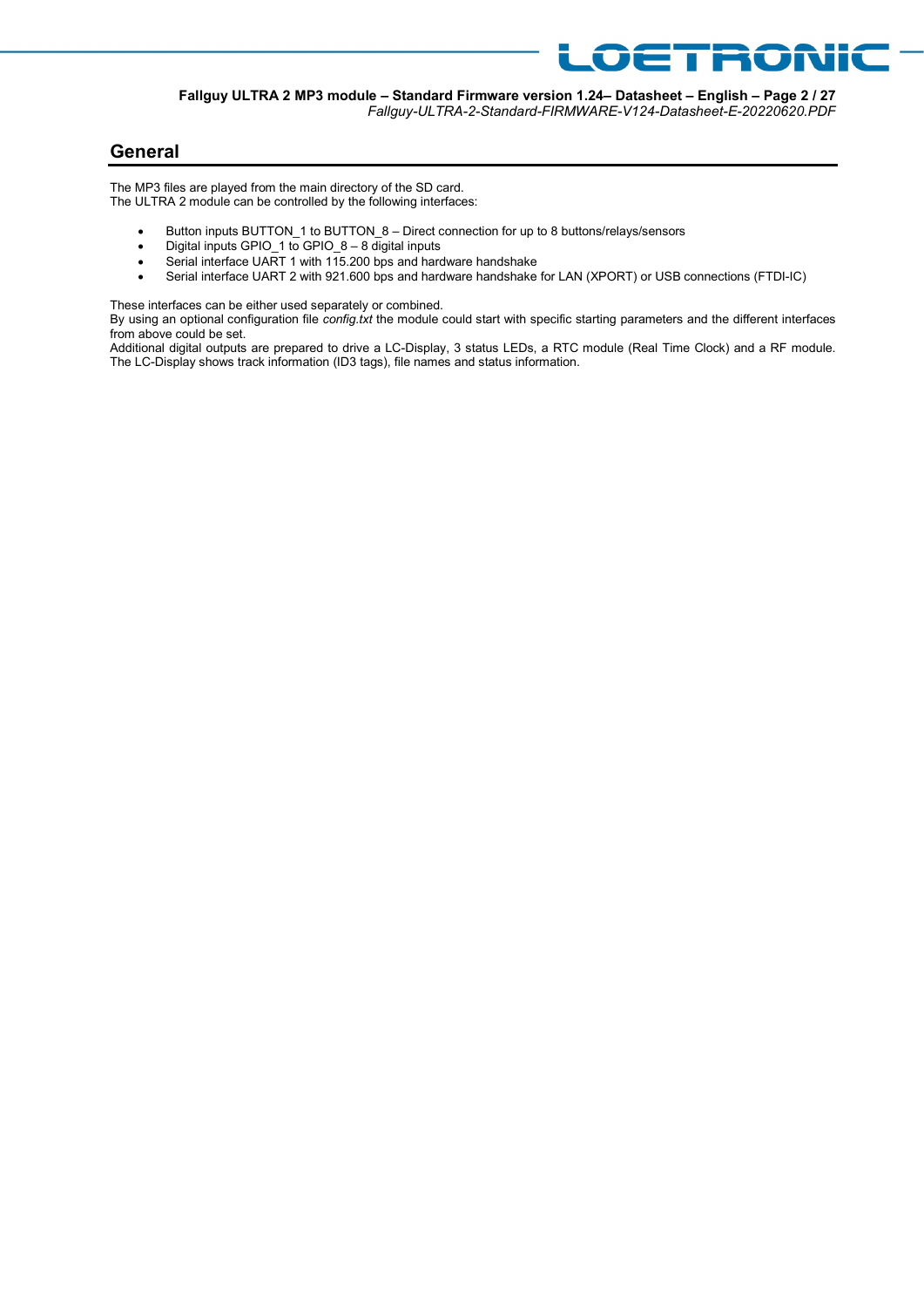

Fallguy ULTRA 2 MP3 module – Standard Firmware version 1.24– Datasheet – English – Page 3 / 27 Fallguy-ULTRA-2-Standard-FIRMWARE-V124-Datasheet-E-20220620.PDF

## SD card, MP3 files and configuration file

The SD card must be formatted with the file system FAT32. The MP3 files must be within the main directory of the SD card and must NOT be named in a defined order.

The ULTRA 2 module reads a maximum of 100 MP3 files into an internal list and sorts them by their first two file name characters in alphanumerical order. The MP3 files can be accessed from this list using the button or digital inputs (00 – 99). The names of these MP3 files can contain additional information, only the first two characters are important, for example: 00ACDC-Thunderstruck.MP3 01Die\_Biene\_Maja.MP3 02\_U2.MP3 …

Using the serial interfaces UART 1 and UART 2 the MP3 files can be accessed through their number of the internal list or their complete file name. File names up to 100 characters are possible.

The MP3 files are copied manually to the SD card or using the MP3 upload commands and the serial interfaces.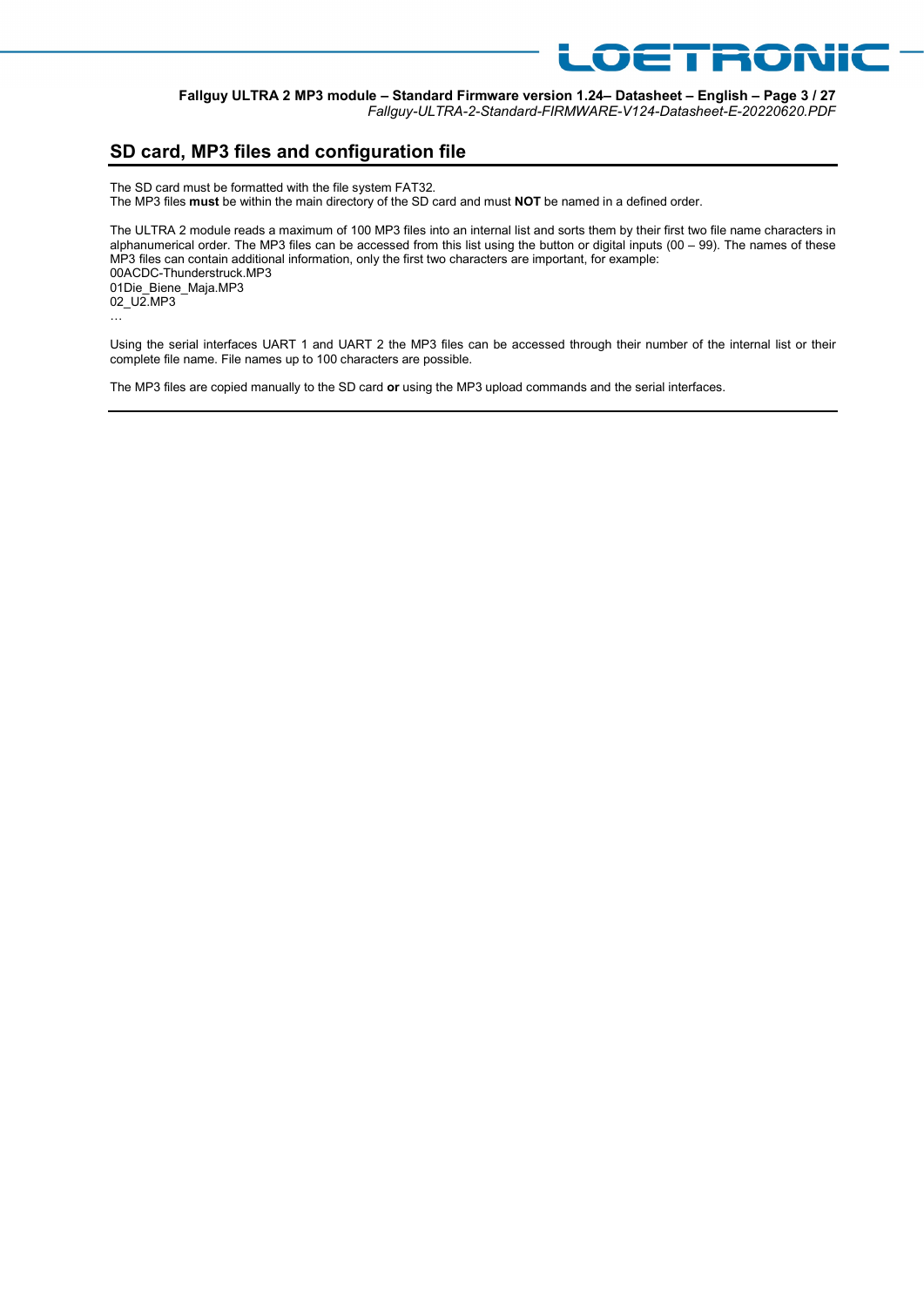## Fallguy ULTRA 2 MP3 module – Standard Firmware version 1.24– Datasheet – English – Page 4 / 27

Fallguy-ULTRA-2-Standard-FIRMWARE-V124-Datasheet-E-20220620.PDF

**OETRONIC** 

After start up the ULTRA 2 module loads the configuration parameter from the EEPROM memory. Afterwards the configuration file config.txt in the main directory is searched and loaded. The configuration parameter from the EEPROM memory are overwritten . If there are no configuration parameter inside the EEPROM memory and if there is no config.txt in the main directory, the following standard values are loaded:

| OV!0100           |                          | The volume level of both channels is set to 0dB                                                |
|-------------------|--------------------------|------------------------------------------------------------------------------------------------|
| <b>BA!08</b>      | $\blacksquare$           | The bass (200Hz) is set to 0dB                                                                 |
| <b>TR!08</b>      |                          | The treble (3kHz) is set to 0dB                                                                |
| SH!00             |                          | The shuffle mode is deactivated                                                                |
| <b>BU!01</b>      | $\overline{\phantom{0}}$ | The button inputs BUTTON 4 - BUTTON 8 are in DIRECT mode                                       |
| RP!00             | $\overline{\phantom{0}}$ | The repeat mode is deactivated                                                                 |
| FD!00             | $\overline{\phantom{0}}$ | The fading out of MP3 files is deactivated                                                     |
| <b>IN!00</b>      |                          | The interrupt function is deactivated                                                          |
| LO!00             |                          | The front buttons T1, T2, and T3 (BUTTON $1 -$ BUTTON 3) are activated                         |
| LC!0000           |                          | The LC-Display is deactivated                                                                  |
| <b>RS!00</b>      | ٠                        | The RS232 interface mode is activated                                                          |
| EC!00             | ٠                        | The first serial interface (UART 1) sends answers (Echoes)                                     |
| AD!00             |                          | No serial address is set (UART 1)                                                              |
| LI!00             | $\overline{\phantom{a}}$ | The ID3 tags are not interpreted during playback                                               |
| AS!00             | $\overline{\phantom{a}}$ | The automatic playback is not activated                                                        |
| NW!00             | $\overline{\phantom{a}}$ | The serial welcome message (UART 1) is activated                                               |
| NH!00             |                          | The handshake (RTS/CTS hardware handshake, UART 1) is activated                                |
| <b>BR!00</b>      |                          | The baud rate of the serial interface (UART 1) is set to 115.200 bps                           |
| BO!0000           |                          | The 8 button inputs are configured for normally open buttons                                   |
| LE!00             |                          | The external LEDs/Relais are active, if the corresponding MP3 file is being played $(00 - 04)$ |
| NA!MODULE00       | $\overline{\phantom{a}}$ | The name of the module is MODULE00                                                             |
| LL!00             |                          | The level of the external LED/Relais outputs is low active                                     |
| PO!00             |                          | The pause option of the button inputs BUTTON 1 and BUTTON 4 is activated                       |
| GP!00             |                          | The optional functions of the digital inputs GPIO $1 -$ GPIO 8 are deactivated                 |
| L <sub>1!00</sub> | $\overline{\phantom{a}}$ | The blink function of the first LED/Relay output is deactivated                                |
| L2!00             | ٠                        | The blink function of the second LED/Relay output is deactivated                               |
| L3!00             |                          | The blink function of the third LED/Relay output is deactivated                                |
| L4!00             |                          | The blink function of the fourthLED/Relay output is deactivated                                |
| L5!00             | $\overline{\phantom{a}}$ | The blink function of the fifth LED/Relay output is deactivated                                |
| AM!01             | $\overline{\phantom{a}}$ | The control of an external amplifier is set to Class A/B                                       |
| AV!01             | $\overline{\phantom{a}}$ | The automatic saving of the volume into the EEPROM memory is activated                         |
| MO!00             | $\overline{\phantom{a}}$ | The motion sensor mode is deactivated                                                          |
| VL!0100           | $\overline{\phantom{a}}$ | The volume level of the left channel is set to 0dB                                             |
| VR!0100           | $\overline{\phantom{a}}$ | The volume level of the right channel is set to 0dB                                            |
| <b>SM!00</b>      | $\blacksquare$           | The serial master mode is deactivated                                                          |
| FF!00             |                          | The recording format is set to MP3                                                             |
| FQ!08             |                          | The MP3 recording quality is set to 128 kbit/s (constant)                                      |
| <b>FM!00</b>      |                          | The monitoring while recording is deactivated                                                  |
| <b>FW!00</b>      | $\overline{\phantom{a}}$ | The WAV audio codec is set to IMA ADPCM                                                        |
| <b>FS!03</b>      | ٠                        | The recording sample rate is set to 44,1kHz                                                    |
| FH!00             | ٠                        | The channel selection while recording is set to Joint Stereo                                   |
| FG!00             | $\overline{a}$           | The recording input gain is set to Automatic                                                   |

All settings in the file config.txt relate to the serial commands. Every command must be terminated like the serial commands with a 0Dh (CR character) and additionally with a 0Ah (LF character).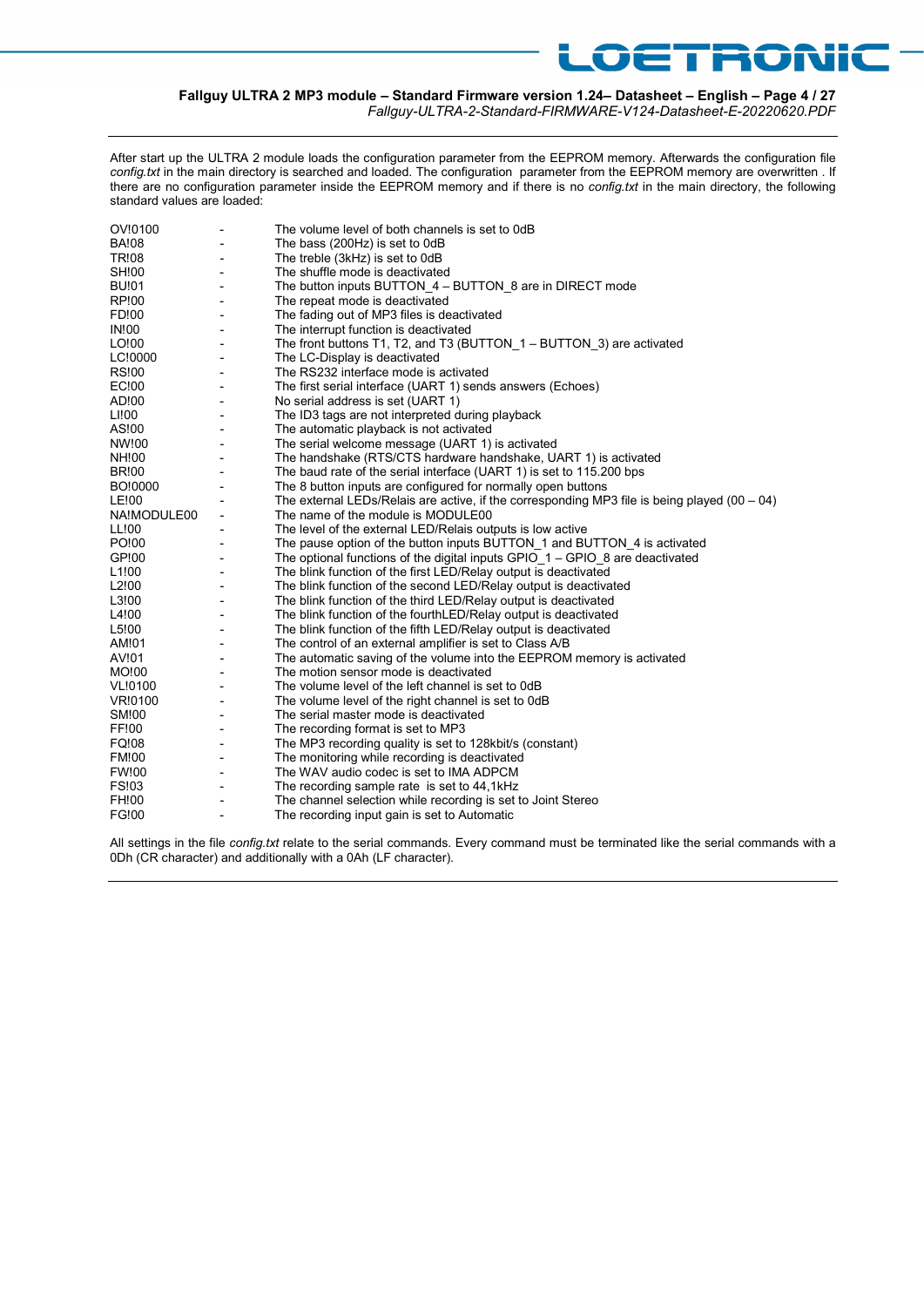#### Fallguy ULTRA 2 MP3 module – Standard Firmware version 1.24– Datasheet – English – Page 5 / 27 Fallguy-ULTRA-2-Standard-FIRMWARE-V124-Datasheet-E-20220620.PDF

**ETRONIC** 

### Button inputs

The button inputs BUTTON 1 – BUTTON 3 (Front button T1 / T2 / T3) have the following functions:

- BUTTON  $1 -$  Starts the first MP3 file from the internal list (00 99) or pauses (PO!00) the playback
- BUTTON\_2 Stops the playback
- $\bullet$  BUTTON 3 Selects the next MP3 file from the internal list (00 99) during playback

The playback is started using the button input BUTTON 1. If the shuffle mode is activated (SH!01), an endless and random playback is started. If the shuffle mode is deactivated (SH!00), the playback is sequential till the last MP3 file from the internal list (RP!00), sequential endless (RP!01), loops always the first file (RP!02) or it ends after the first file (RP!03). Using the button input BUTTON\_3 during playback the next MP3 file from the internal list can be started. If the shuffle mode is activated ( $SH$  01), a random MP3 file is selected.

The button inputs BUTTON\_4 – BUTTON\_8 can be configured for two different modes. Per default the DIRECT mode is activated, the STANDARD mode must be activated using the command BU!00.

STANDARD mode:

- BUTTON  $4 -$  Starts the first MP3 file from the internal list (00 99) or pauses (PO!00) the playback
- $BUTTON$  5 Stops the playback
- **BUTTON**  $\overline{6}$  Selects the next MP3 file from the internal list (00 99) during playback
- BUTTON 7 Decrease the volume by 2dB
- BUTTON  $8$  Increase the volume by 2dB

The playback is started using the button input BUTTON 4. If the shuffle mode is activated (SH!01), an endless and random playback is started. If the shuffle mode is deactivated  $(SH<sub>10</sub>O<sub>0</sub>)$ , the playback is sequential till the last MP3 file from the internal list  $(RP100)$ , sequential endless  $(RP101)$ , loops always the first file  $(RP102)$  or it ends after the first file (RP103). Using the button input BUTTON\_6 during playback the next MP3 file from the internal list can be started. If the shuffle mode is

activated (SH!01), a random MP3 file is selected.

DIRECT mode:

- BUTTON\_4 Starts first MP3 file (00)
- $\bullet$  BUTTON 5 Starts second MP3 file (01)
- BUTTON\_6 Starts third MP3 file (02)
- $\bullet$  BUTTON  $7 -$  Starts fourth MP3 file (03)
- BUTTON\_8 Starts fifth MP3 file (04)

In this mode up to 5 MP3 files from the internal list can be started using one button. The shuffle mode has no effect on the DIRECT mode. After playing one MP3 file, the playback stops (RP!00 or RP!01) or the selected MP3 file is played again (RP!02). During the playback any other MP3 file can be started by pressing another button. Using the interrupt option (IN!01) the same file can also be started again. Using IN!02 the playback cannot be interrupted by any button. If IN!03 is set the button must be hold, otherwise the playback is stopped.

More settings (SH! / RP! / IN! PO! / BU!) are described in the ASCII protocol.

The button inputs must be pressed for at least 50ms to be a valid signal!

The button inputs can be configured for normally open buttons or normally closed buttons. Per default they are configured for normally open buttons (BO!0000).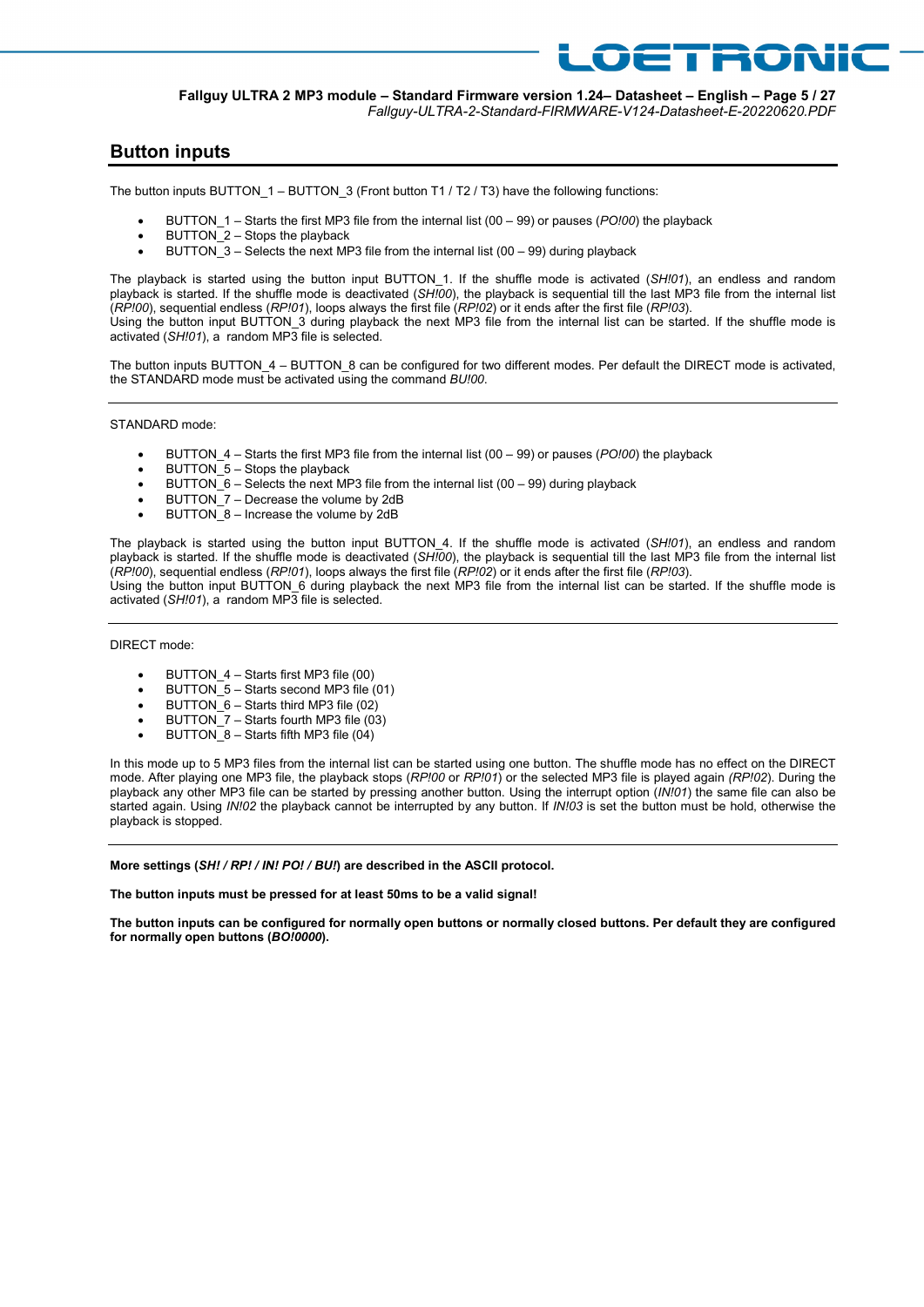

Fallguy ULTRA 2 MP3 module – Standard Firmware version 1.24– Datasheet – English – Page 6 / 27 Fallguy-ULTRA-2-Standard-FIRMWARE-V124-Datasheet-E-20220620.PDF

### GPIO mode

The digital in- and outputs GPIO 1 – GPIO 8 can also be driven in other GPIO modes. Additional elextronics must be provided externally (PullUp/PullDown resistors)! The GPIO modes must be activated using the corresponding command (GP!01/GP!02/GP!03).

GPIO mode – Binary (GP!01):

GPIO\_6 (MSB) – GPIO\_1 (LSB) – (0b00111111 – 0b00000001) – Starts MP3 file 00 – 62

In this mode up to 63 MP3 files from the internal list can be started using the binary selection. After playing one MP3 file, the playback stops (RP!00 or RP!01) or the selected MP3 file is played again (RP!02). During the playback any other MP3 file can be started by pressing another button. Using the interrupt option (IN!01) the same file can also be started again. Using IN!02 the playback cannot be interrupted by any other selection.

#### The binary signal must be valid for at least 50ms!

GPIO mode – Extension of the button inputs (GP!02):

- GPIO\_1 Starts MP3 file 05
- GPIO\_2 Starts MP3 file 06
- GPIO\_3 Starts MP3 file 07
- GPIO\_4 Starts MP3 file 08
- GPIO\_5 Starts MP3 file 09
- GPIO\_6 Starts MP3 file 10
- GPIO\_7 Starts MP3 file 11
- GPIO\_8 Starts MP3 file 12

In this mode 8 more MP3 files from the internal list can be started using one button. After playing one MP3 file, the playback stops (RP!00 or RP!01) or the selected MP3 file is played again (RP!02). During the playback any other MP3 file can be started by pressing another button. Using the interrupt option (IN!01) the same file can also be started again. Using IN!02 the playback cannot be interrupted by any button. If IN!03 is set the button must be hold, otherwise the playback is stopped.

GPIO mode – Matrix mode (GP!03):

GPIO\_1-GPIO\_8 – Starts MP3 file 00 - 15

In this mode 16 MP3 files can be started using a 4x4 matrix wiring oft he GPIOs. GPIO\_1-4 are inputs and must be connected to a PullUp resistor. GPIO\_5-8 are outputs. Bridging GPIO\_1 with GPIO\_5 starts file 00, bridging GPIO\_2 with GPIO\_5 starts file 01, etc, bridging GPIO 4 with GPIO 8 starts file 15. After playing one MP3 file, the playback stops (RP!00 or RP!01) or the selected MP3 file is played again (RP!02). During the playback any other MP3 file can be started by pressing another button. Using the interrupt option (IN!01) the same file can also be started again. Using IN!02 the playback cannot be interrupted by any button. If IN!03 is set the button must be hold, otherwise the playback is stopped.

More settings (SH! / RP! / IN! / GP!) are described in the ASCII protocol.

The button inputs must be pressed for at least 50ms to be a valid signal!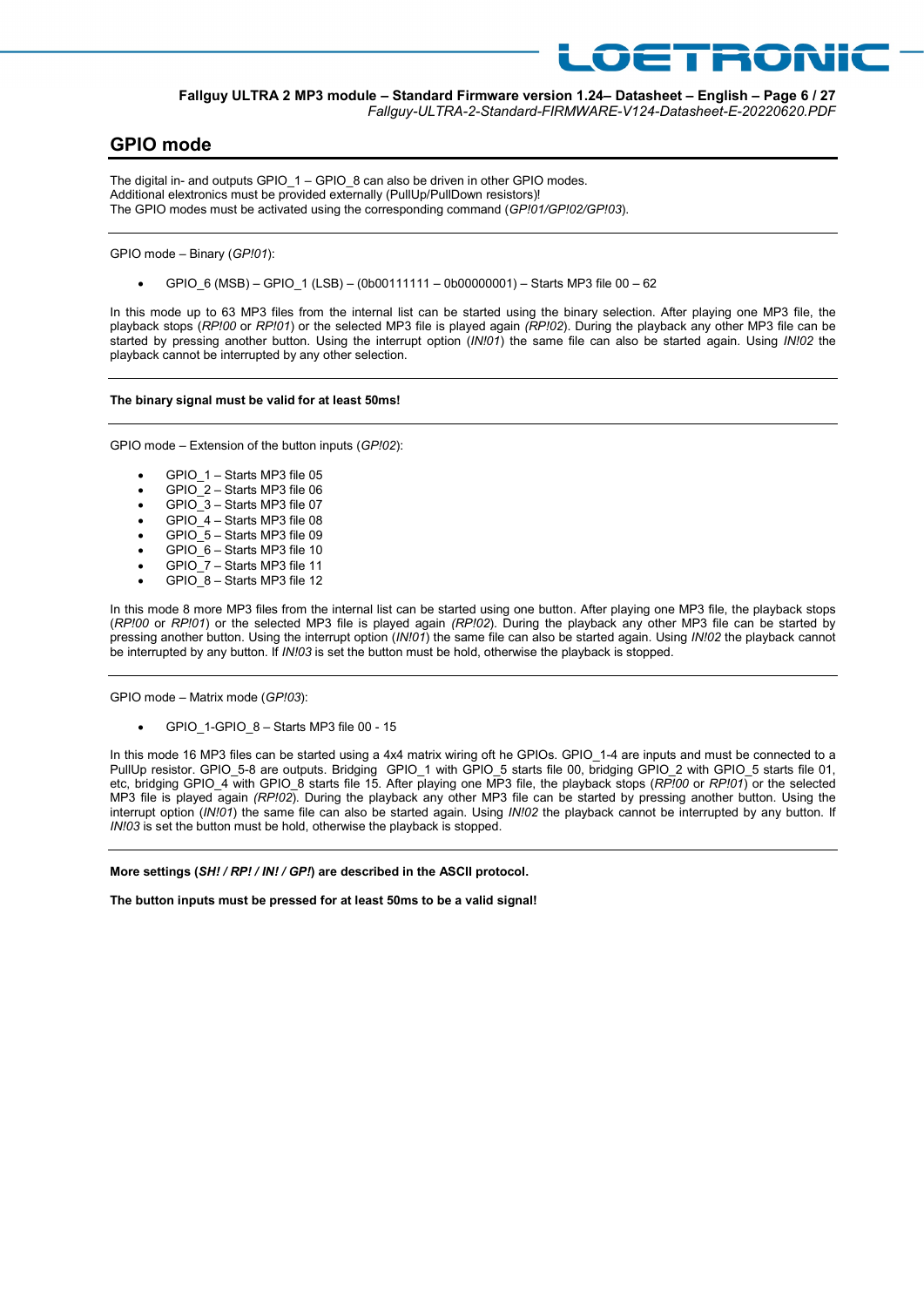#### Fallguy ULTRA 2 MP3 module – Standard Firmware version 1.24– Datasheet – English – Page 7 / 27 Fallguy-ULTRA-2-Standard-FIRMWARE-V124-Datasheet-E-20220620.PDF

OETRONIC

## Serial interfaces UART 1 and UART 2

Via the serial interfaces the ULTRA 2 module can be controlled from an external PC or microcontroller. For this purpose an ASCII based protocol was developed, which is an element of this firmware (see below) and is effective for both serial interfaces. Both interfaces can be used parallel. Answers take place using the interface, which was used lastly. The signal level for both interfaces is 0 – 3,3 Volt. If the Fallguy ULTRA Carrier Board from LOETRONIC ® (Article-No.0201) is used, the first serial interface (UART 1) can be set to RS232 or RS485 functionality. The user has to set one of these modes using jumpers on the Carrier Board and by a configuration parameter (RS!xx).

The settings for the first serial interface (UART 1) are (Can changed using NH!xx and BR!xx!):

115.200 bit/s, 1 start bit / 8 data bits / 1 stop bit / no parity (8N1), RTS/CTS hardware handshake if RS232 or RE/TE control if RS485.

The settings for the second serial interface (UART 2) are:

921.600 bit/s, 1 start bit / 8 data bits / 1 stop bit / no parity (8N1), hardware handshake.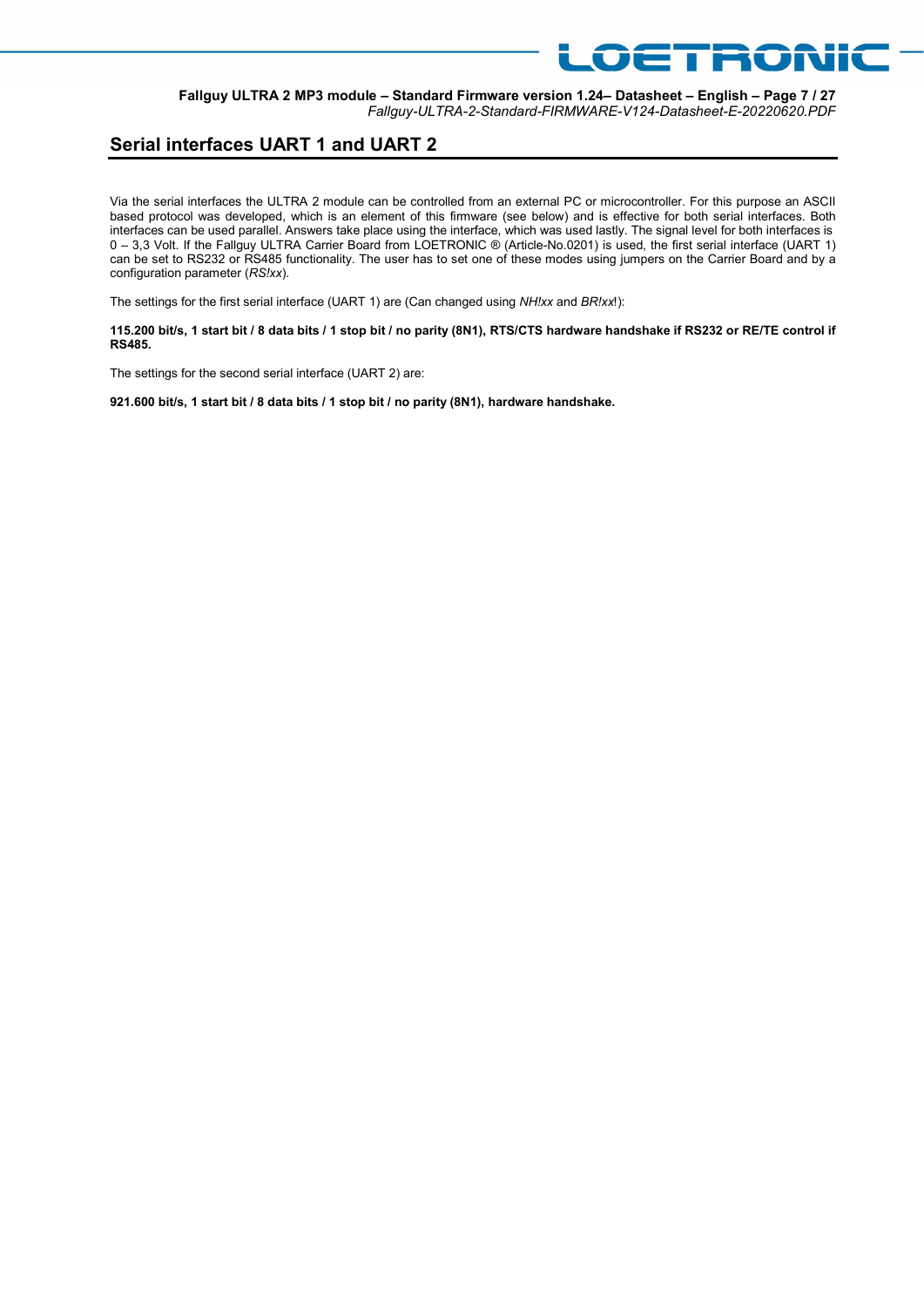#### Fallguy ULTRA 2 MP3 module – Standard Firmware version 1.24– Datasheet – English – Page 8 / 27 Fallguy-ULTRA-2-Standard-FIRMWARE-V124-Datasheet-E-20220620.PDF

OETRONIC

## ASCII protocol for serial interfacing

The following protocol rules are effective:

- A command consists of ASCII coded characters.
- All commands are terminated by a 0Dh (CR character).
- A command consists of one identifier, a , !' and optional data.
- A command identifier consists of two alphabetic characters (a-z or A-Z).
- Optional data consists of additional characters (a-z, A-Z or 0-9).
- The first UART sends always answers (restrictions see below EC!xx / AD!xx ).
- The second UART sends always answers.
- Every command is answered (restrictions see below UART 1: EC!xx / AD!xx).
- The answer consists of one identifier and a .!'.
- The answer informs, whether the command was executed or an error occurred.
- Some commands are answered additionally by an extended answer.

The ULTRA 2 module sends some welcome messages by the UART 1 (restrictions see below EC!xx / AD!xx) after starting, reads an existing configuration file config.txt and executes the entries in this file.

Besides the answers on the commands all playback changes are send from the ULTRA 2 module via the serial interface. This affects also the control of the module by the button and digital inputs (restrictions see below EC!xx / AD!xx).

#### List of general answers:

| ∴Answr | criouor                                                                                 |
|--------|-----------------------------------------------------------------------------------------|
| RD!    | .<br>$\cdots$<br>UĽ.<br>initialized.<br>t and<br>2 module<br>was<br>started<br>he<br>ĸА |

| <b>Answer</b> | <b>Description</b>                          |
|---------------|---------------------------------------------|
| BE:xx         | There was an error initializing the module. |
| XX            | 0 <sub>1</sub>                              |
|               | There is no SD card inserted!               |
|               | 02                                          |
|               | The SD card cannot be initialized!          |
|               | 03                                          |
|               | The SD card is not formatted in FAT32!      |
|               | 04                                          |
|               | The MP3 decoder chip cannot be initialized! |

| <b>Answer</b> | ----------<br><b>Description</b> |
|---------------|----------------------------------|
| OK!           | was ok.<br>comand<br>l he        |

| Answ <sub>r</sub> | $\blacksquare$<br>.<br>wes<br>люцог            |
|-------------------|------------------------------------------------|
| NP <sub>2</sub>   | cannot be<br>comr<br>processed.<br>ne<br>mano. |

| . Answer        | <b>Description</b>                                 |
|-----------------|----------------------------------------------------|
| CD <sub>1</sub> | is not ok.<br>the<br>command<br>ОT<br>ne<br>lenati |

| <b>Answer</b> | .                                                                                                     |
|---------------|-------------------------------------------------------------------------------------------------------|
| BL!           | $\cdots$<br>. .<br>$\sim$ no<br>≛ limits.<br>bevond<br>cor<br>meters<br>ne<br>nar<br>mand<br>are<br>ы |

| Anewar | <b>Description</b>           |
|--------|------------------------------|
| wU     | ribtion                      |
| UC!    | unknown.<br>command is<br>ne |

| <b>Answer</b> | <b>Description</b>                                                        |
|---------------|---------------------------------------------------------------------------|
| WF!           | The ULTRA 2 module waits for the transfer of a MP3 file or firmware file. |
|               |                                                                           |
|               |                                                                           |
| <b>Answer</b> | <b>Description</b>                                                        |
| FC!           | The transfer of a MP3 file or firmware file is completed.                 |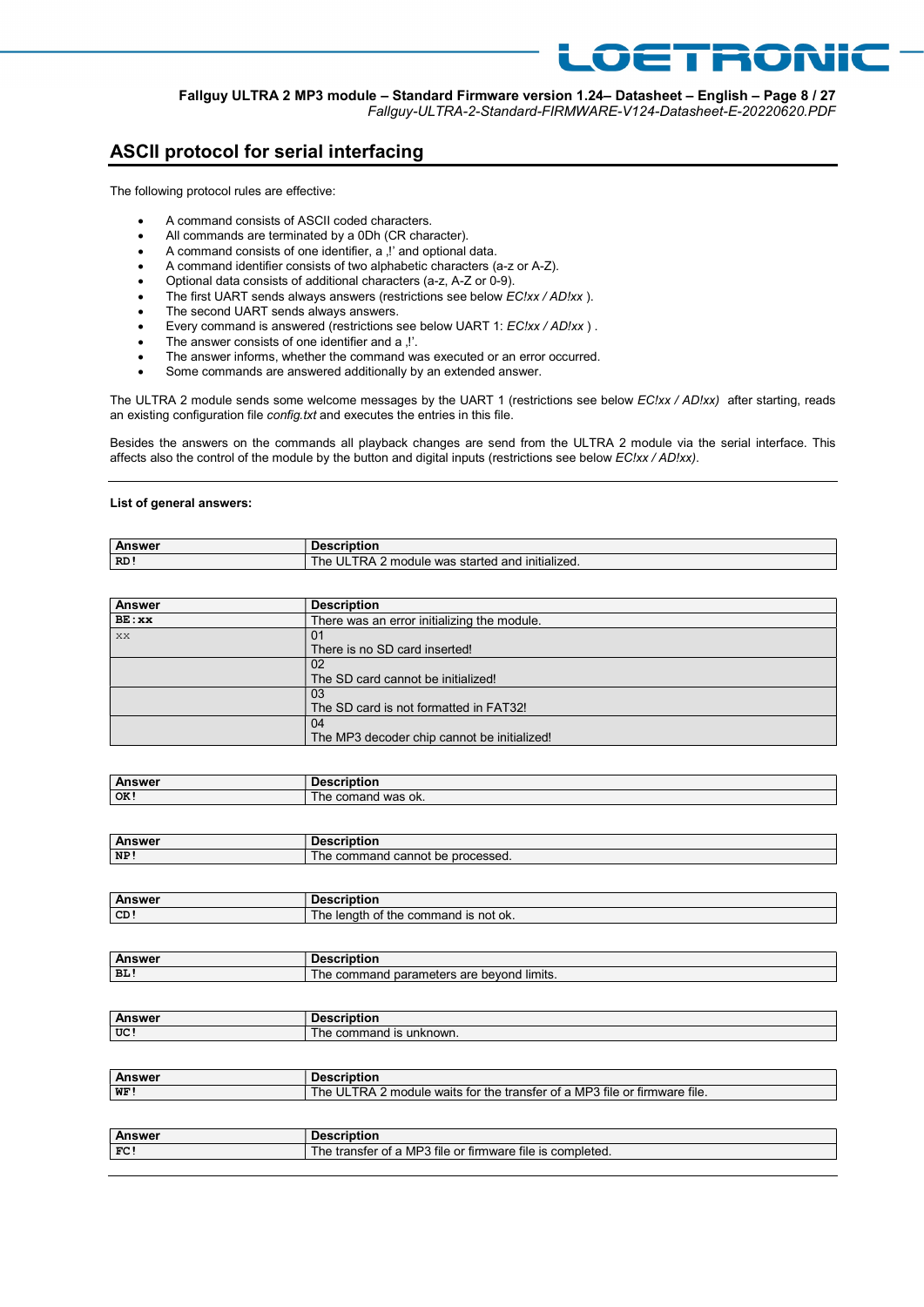

#### Fallguy ULTRA 2 MP3 module – Standard Firmware version 1.24– Datasheet – English – Page 9 / 27 Fallguy-ULTRA-2-Standard-FIRMWARE-V124-Datasheet-E-20220620.PDF

#### List of general answers:

| Answer   | <b>Description</b>                      |
|----------|-----------------------------------------|
| TE: xxxx | An error occurred through transmission. |
| XXXX     | 0002                                    |
|          | Framing error                           |
|          | 0004                                    |
|          | Noise                                   |
|          | 0008                                    |
|          | <b>Buffer overrun</b>                   |
|          | 0016                                    |
|          | Buffer full                             |

| <b>Answer</b> | <b>Description</b>                                                   |
|---------------|----------------------------------------------------------------------|
| PL:xyz.mp3    | The playback of a MP3 file was started.                              |
| or            |                                                                      |
| $PL:$ $xx$    |                                                                      |
| $xyz$ .mp3    | The selected MP3 file with file name (max. 100 characters).          |
| XX            | The selected MP3 file with number of the internal list $(00 - 99)$ . |

| <b>Answer</b> | <b>Description</b>                                                   |
|---------------|----------------------------------------------------------------------|
| ST:xyz.mp3    | The playback of a MP3 file was stopped.                              |
| or            |                                                                      |
| ST:xx         |                                                                      |
| xyz.mp3       | The selected MP3 file with file name (max. 100 characters).          |
| XX            | The selected MP3 file with number of the internal list $(00 - 99)$ . |

| <b>Answer</b> | <b>Description</b>                                                   |
|---------------|----------------------------------------------------------------------|
| PA:xyz.mp3    | The playback of a MP3 file was paused.                               |
| or            |                                                                      |
| PA:xx         |                                                                      |
| xyz.mp3       | The selected MP3 file with file name (max. 100 characters).          |
| XX            | The selected MP3 file with number of the internal list $(00 - 99)$ . |

| <b>Answer</b> | <b>Description</b>                                                   |
|---------------|----------------------------------------------------------------------|
| PS:xyz, mp3   | The playback of a MP3 file was repaused.                             |
| or            |                                                                      |
| PS:xx         |                                                                      |
| xyz.mp3       | The selected MP3 file with file name (max. 100 characters).          |
| XX            | The selected MP3 file with number of the internal list $(00 - 99)$ . |

| <b>Answer</b> | <b>Description</b>                                          |
|---------------|-------------------------------------------------------------|
| AR:xyz.mp3    | The recording of a MP3 file was started.                    |
| xyz.mp3       | The selected MP3 file with file name (max, 100 characters). |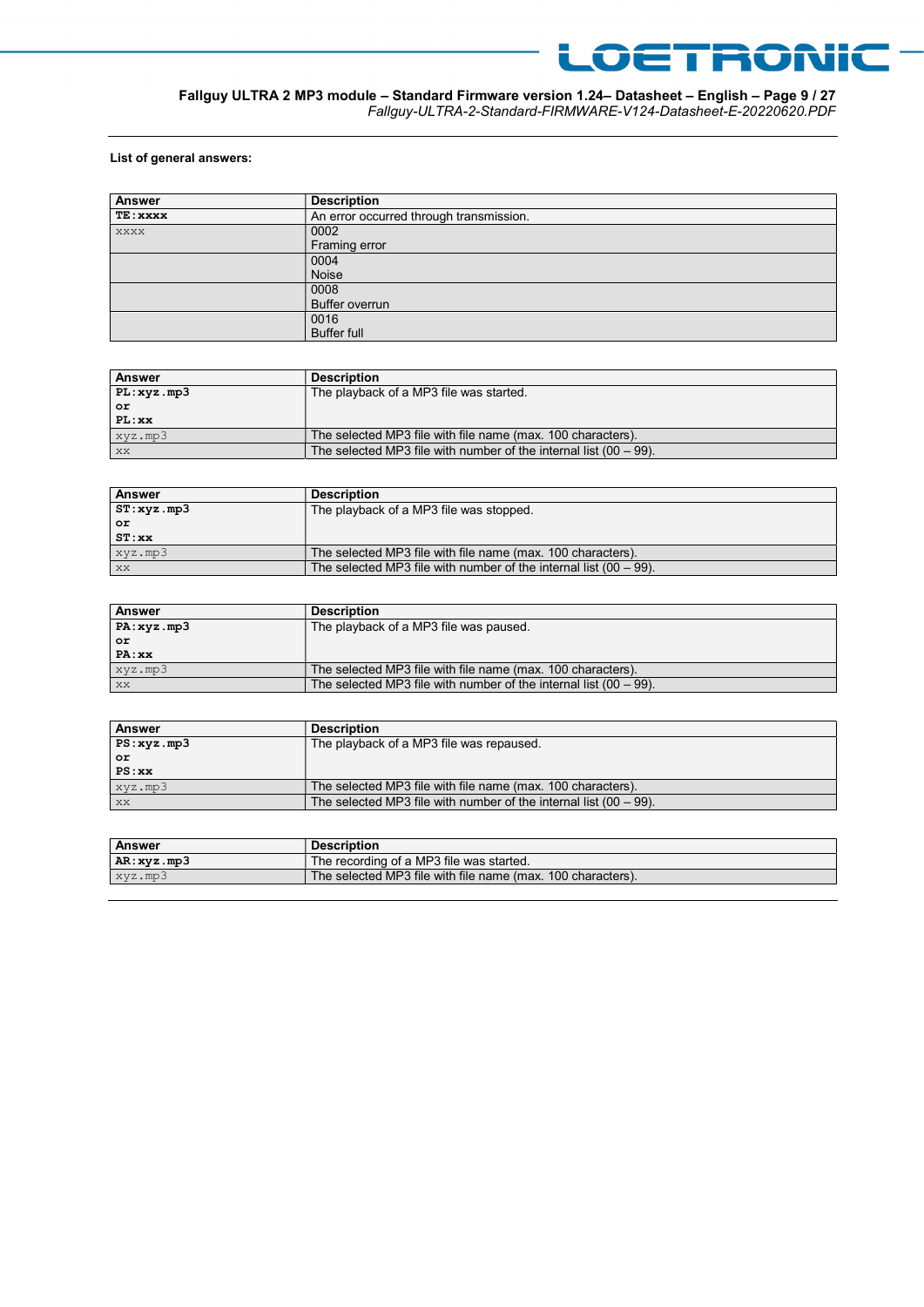

Fallguy-ULTRA-2-Standard-FIRMWARE-V124-Datasheet-E-20220620.PDF

LOETRONIC

#### List of commands – MP3 playback and recording:

| Command              | <b>Description</b>                                                                |
|----------------------|-----------------------------------------------------------------------------------|
| PL!xyz.mp3           | Starts the playback of a MP3 file. After ending the MP3 file, the playback stops. |
| or                   |                                                                                   |
| $PL!xyz$ hh: $mm:ss$ |                                                                                   |
|                      | Not possible while playback or recording.                                         |
| xyz.mp3              | The selected MP3 file with file name (max. 100 characters).                       |
| hh:mm:ss             | The start time within the MP3 file.                                               |

| Command             | <b>Description</b>                                                                                |
|---------------------|---------------------------------------------------------------------------------------------------|
| PX!xx               | Starts the playback of a MP3 file from the internal list. After ending the MP3 file, the playback |
| or                  | stops.                                                                                            |
| $PX!xx$ hh: $mm:ss$ |                                                                                                   |
|                     | Not possible while playback or recording.                                                         |
| XX                  | $00 - 99$                                                                                         |
|                     | The selected MP3 file from the internal list.                                                     |
| hh:mm:ss            | The start time within the MP3 file.                                                               |

| <b>Command</b> | <b>Description</b>                                                                               |
|----------------|--------------------------------------------------------------------------------------------------|
| SP!            | Starts the playback of the first MP3 file from the internal list. After ending the MP3 file, the |
|                | module proceeds according the parameter RP!xx and SH!xx.                                         |
|                | Not possible while playback or recording.                                                        |

| <b>Command</b> | <b>Description</b>                                                                              |
|----------------|-------------------------------------------------------------------------------------------------|
| SP!xx          | Starts the playback of a MP3 file from the internal list. After ending the MP3 file, the module |
|                | proceeds according the parameter RP!xx and SH!xx.                                               |
|                | Not possible while playback or recording.                                                       |
| XX             | $00 - 99$                                                                                       |
|                | The selected MP3 file from the internal list.                                                   |

| Command          | <b>Description</b>                                           |
|------------------|--------------------------------------------------------------|
| $N$ <sup>T</sup> | Starts the playback of next MP3 file from the internal list. |
|                  | Only<br>' possible while plavback.                           |

| Command | <b>Description</b>                                               |
|---------|------------------------------------------------------------------|
| PT!     | Starts the playback of previous MP3 file from the internal list. |
|         | Only possible while playback.                                    |

| Command        | <b>Description</b>                         |
|----------------|--------------------------------------------|
| S <sub>T</sub> | Stops the playback or recording.           |
|                | Only possible while playback or recording. |

| Command | <b>Description</b>                 |
|---------|------------------------------------|
| PA:     | . Pauses or repauses the plavback. |
|         | Only possible while playback.      |

| Command                | <b>Description</b>                                          |
|------------------------|-------------------------------------------------------------|
| ID!xyz.mp3             | Returns the ID3 tag from a MP3 file.                        |
|                        | Not possible while playback or recording.                   |
| xyz.mp3                | The selected MP3 file with file name (max. 100 characters). |
| <b>Extended Answer</b> |                                                             |
| IT:xyz                 | The ID3 title information (max. 64 characters).             |
| IP:xyz                 | The ID3 performer information (max. 64 characters).         |
| IA: xyz                | The ID3 album information (max. 64 characters).             |
| Example                |                                                             |
| IT:U 96                |                                                             |
| IP:Klaus Doldinger     |                                                             |
| IA:Das Boot            |                                                             |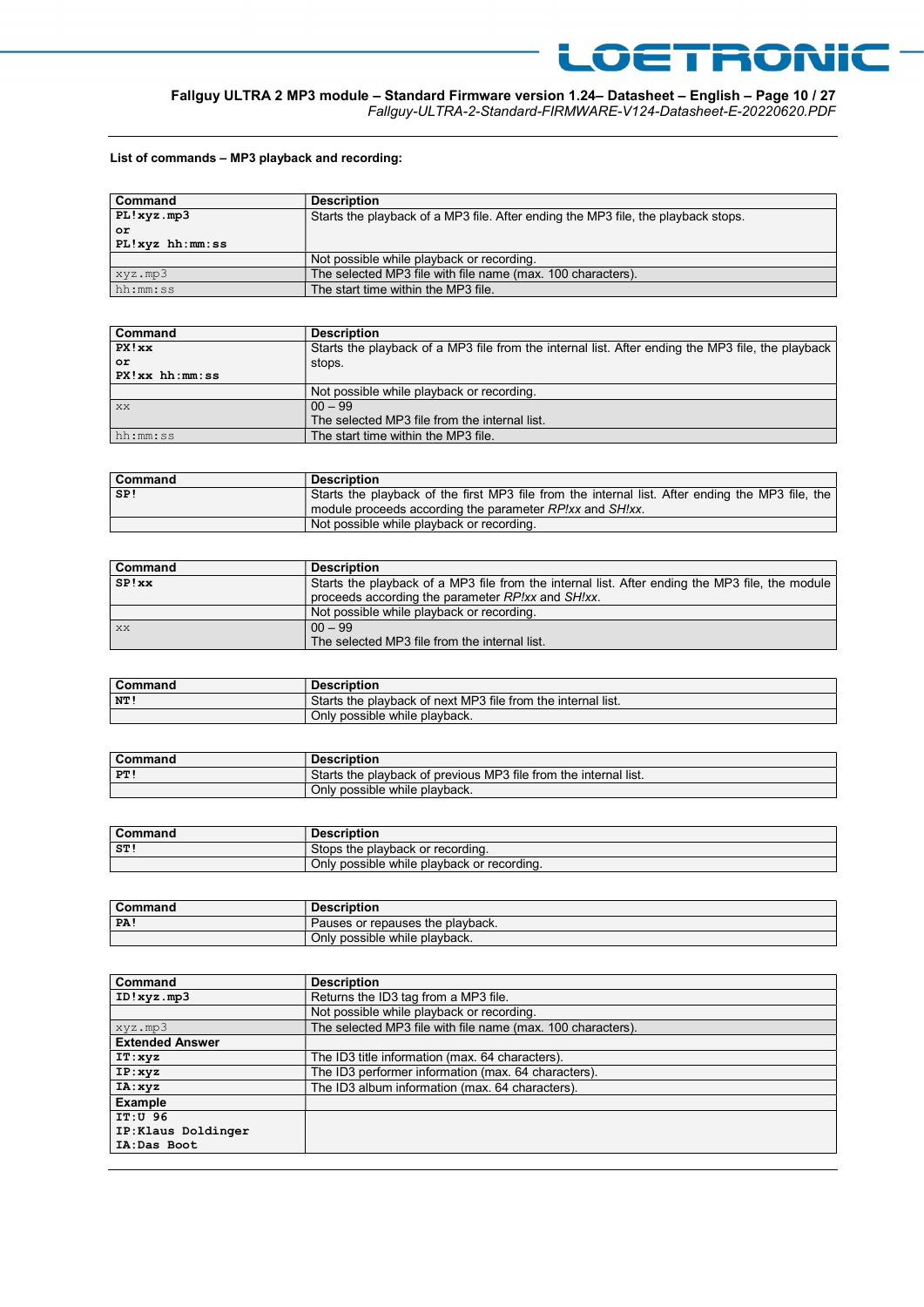

## Fallguy ULTRA 2 MP3 module – Standard Firmware version 1.24– Datasheet – English – Page 11 / 27

Fallguy-ULTRA-2-Standard-FIRMWARE-V124-Datasheet-E-20220620.PDF

#### List of commands – MP3 playback and recording:

| Command                | <b>Description</b>                                                   |
|------------------------|----------------------------------------------------------------------|
| IX!xx                  | Returns the ID3 tag from a MP3 file.                                 |
|                        | Not possible while playback or recording.                            |
| XX                     | The selected MP3 file with number of the internal list $(00 - 99)$ . |
| <b>Extended Answer</b> |                                                                      |
| IT:xyz                 | The ID3 title information (max. 64 characters).                      |
| IP:xyz                 | The ID3 performer information (max. 64 characters).                  |
| IA: xyz                | The ID3 album information (max. 64 characters).                      |
| Example                |                                                                      |
| IT:U 96                |                                                                      |
| IP:Klaus Doldinger     |                                                                      |
| IA:Das Boot            |                                                                      |

| Command | <b>Description</b>                                                                                                                                                                                                                                                                                                                                                                     |
|---------|----------------------------------------------------------------------------------------------------------------------------------------------------------------------------------------------------------------------------------------------------------------------------------------------------------------------------------------------------------------------------------------|
| SF!     | Starts the MP3 upload of a MP3 file without storing it to the SD card.                                                                                                                                                                                                                                                                                                                 |
|         | Not possible while playback or recording.                                                                                                                                                                                                                                                                                                                                              |
|         | As soon as the ULTRA 2 module sends a WF! back, the transfer of the complete MP3 file can<br>be started. Other commands are not possible at this time. The MP3 file is playbacked in real<br>time from the ULTRA 2 module (Streaming).<br>As soon as the ULTRA 2 module sends a FC! back, the transfer of the MP3 file is completed<br>and the ULTRA 2 module can accept new commands. |

| Command    | <b>Description</b>                                       |
|------------|----------------------------------------------------------|
| AR!xyz.mp3 | Starts the recording of a MP3 file.                      |
|            | Not possible while playback or recording.                |
| xyz.mp3    | The file name (max. 100 characters) of the new MP3 file. |

| <b>Command</b> | <b>Description</b>                                                             |
|----------------|--------------------------------------------------------------------------------|
| AF!xyz.mp3     | Starts the recording of an existing MP3 file with replacing it on the SD card. |
|                | Not possible while playback or recording.                                      |
| xyz.mp3        | The selected MP3 file with file name (max, 100 characters).                    |

| <b>Command</b> | <b>Description</b>                                                             |
|----------------|--------------------------------------------------------------------------------|
| AX!xx          | Starts the recording of an existing MP3 file with replacing it on the SD card. |
|                | Not possible while playback or recording.                                      |
| XX             | $00 - 99$<br>The selected MP3 file from the internal list.                     |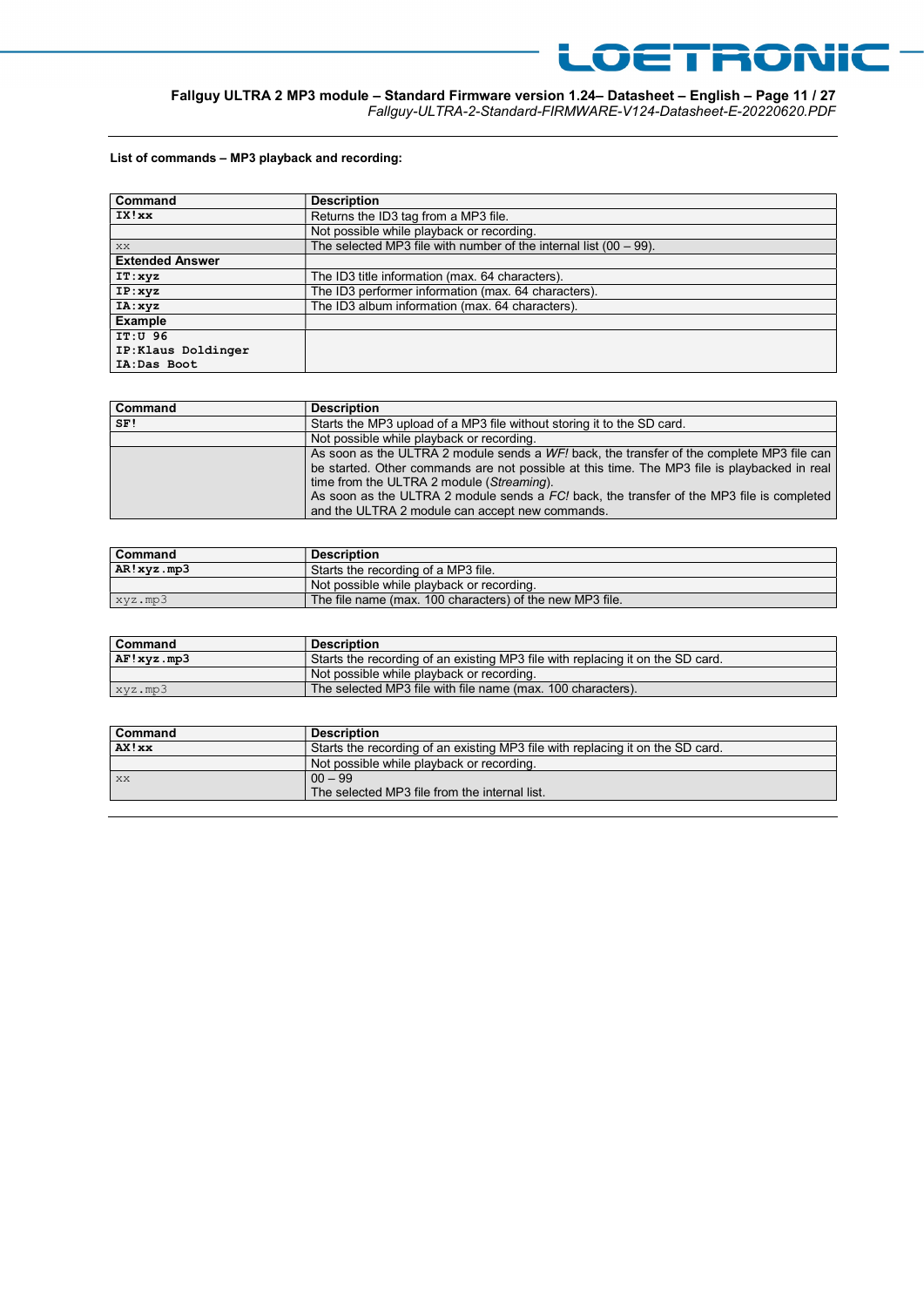

## Fallguy ULTRA 2 MP3 module – Standard Firmware version 1.24– Datasheet – English – Page 12 / 27

Fallguy-ULTRA-2-Standard-FIRMWARE-V124-Datasheet-E-20220620.PDF

#### List of commands – MP3 upload:

| Command    | <b>Description</b>                                                                                                                                                                                                                                                                                                                                                    |
|------------|-----------------------------------------------------------------------------------------------------------------------------------------------------------------------------------------------------------------------------------------------------------------------------------------------------------------------------------------------------------------------|
| RC!xyz.mp3 | Starts the MP3 upload of a new MP3 file with storing it to the SD card.                                                                                                                                                                                                                                                                                               |
|            | Not possible while playback or recording.                                                                                                                                                                                                                                                                                                                             |
| xyz.mp3    | The selected MP3 file with file name (max. 100 characters).<br>As soon as the ULTRA 2 module sends a WF! back, the transfer of the complete MP3 file can<br>be started. Other commands are not possible at this time.<br>As soon as the ULTRA 2 module sends a FC! back, the transfer of the MP3 file is completed<br>and the ULTRA 2 module can accept new commands. |

| <b>Command</b> | <b>Description</b>                                                                      |
|----------------|-----------------------------------------------------------------------------------------|
| DL!xyz.mp3     | Deletes a MP3 file from the SD card.                                                    |
|                | Not possible while playback or recording.                                               |
| xyz.mp3        | The selected MP3 file with file name (max. 100 characters).                             |
|                | As soon as the ULTRA 2 module sends a FC! back, the MP3 file is deleted and the ULTRA 2 |
|                | module can accept new commands.                                                         |

| <b>Command</b> | <b>Description</b>                                                                                                                                                                                 |
|----------------|----------------------------------------------------------------------------------------------------------------------------------------------------------------------------------------------------|
| DX!xx          | Deletes a MP3 file from the SD card.                                                                                                                                                               |
|                | Not possible while playback or recording.                                                                                                                                                          |
| XX             | The selected MP3 file with number of the internal list $(00 - 99)$ .<br>As soon as the ULTRA 2 module sends a FC! back, the MP3 file is deleted and the ULTRA 2<br>module can accept new commands. |

| Command    | <b>Description</b>                                                                                                                                                                                                                                                                                                                                                                                        |
|------------|-----------------------------------------------------------------------------------------------------------------------------------------------------------------------------------------------------------------------------------------------------------------------------------------------------------------------------------------------------------------------------------------------------------|
| RF!xyz.mp3 | Starts the MP3 upload of an existing MP3 file with replacing it on the SD card.                                                                                                                                                                                                                                                                                                                           |
|            | Not possible while playback or recording.                                                                                                                                                                                                                                                                                                                                                                 |
| xyz.mp3    | The selected MP3 file with file name (max. 100 characters).<br>As soon as the ULTRA 2 module sends a WF! back, the old MP3 file was deleted and the<br>transfer of the complete MP3 file can be started. Other commands are not possible at this<br>time.<br>As soon as the ULTRA 2 module sends a FC! back, the transfer of the MP3 file is completed<br>and the ULTRA 2 module can accept new commands. |

| Command | <b>Description</b>                                                                                                                                                                                                                                        |
|---------|-----------------------------------------------------------------------------------------------------------------------------------------------------------------------------------------------------------------------------------------------------------|
| RX! xx  | Starts the MP3 upload of an existing MP3 file with replacing it on the SD card.                                                                                                                                                                           |
|         | Not possible while playback or recording.                                                                                                                                                                                                                 |
| XX      | The selected MP3 file with number of the internal list $(00 - 99)$ .<br>As soon as the ULTRA 2 module sends a WF! back, the old MP3 file was deleted and the<br>transfer of the complete MP3 file can be started. Other commands are not possible at this |
|         | time.<br>As soon as the ULTRA 2 module sends a FC! back, the transfer of the MP3 file is completed<br>and the ULTRA 2 module can accept new commands.                                                                                                     |

#### List of commands – Firmware upload:

| Command | <b>Description</b>                                                                          |
|---------|---------------------------------------------------------------------------------------------|
| FI!     | Starts the upload and the programming of a new firmware for the ULTRA 2 module.             |
|         | Not possible while playback or recording.                                                   |
|         | As soon as the ULTRA 2 module sends a WF! back, the transfer of the complete LOE file can   |
|         | be started. Other commands are not possible at this time.                                   |
|         | As soon as the ULTRA 2 module sends a FC! back, the transfer of the LOE file is completed   |
|         | and the ULTRA 2 module goes into the bootloader to program the new firmware. After          |
|         | successful programming the module starts again with the new firmware.                       |
|         | IMPORTANT: The new firmware is stored on the SD card with the name FIRMWARE.LOE             |
|         | and is rewritten the next time, the command FI! Is used. Other firmware files should not be |
|         | stored on the SD card!                                                                      |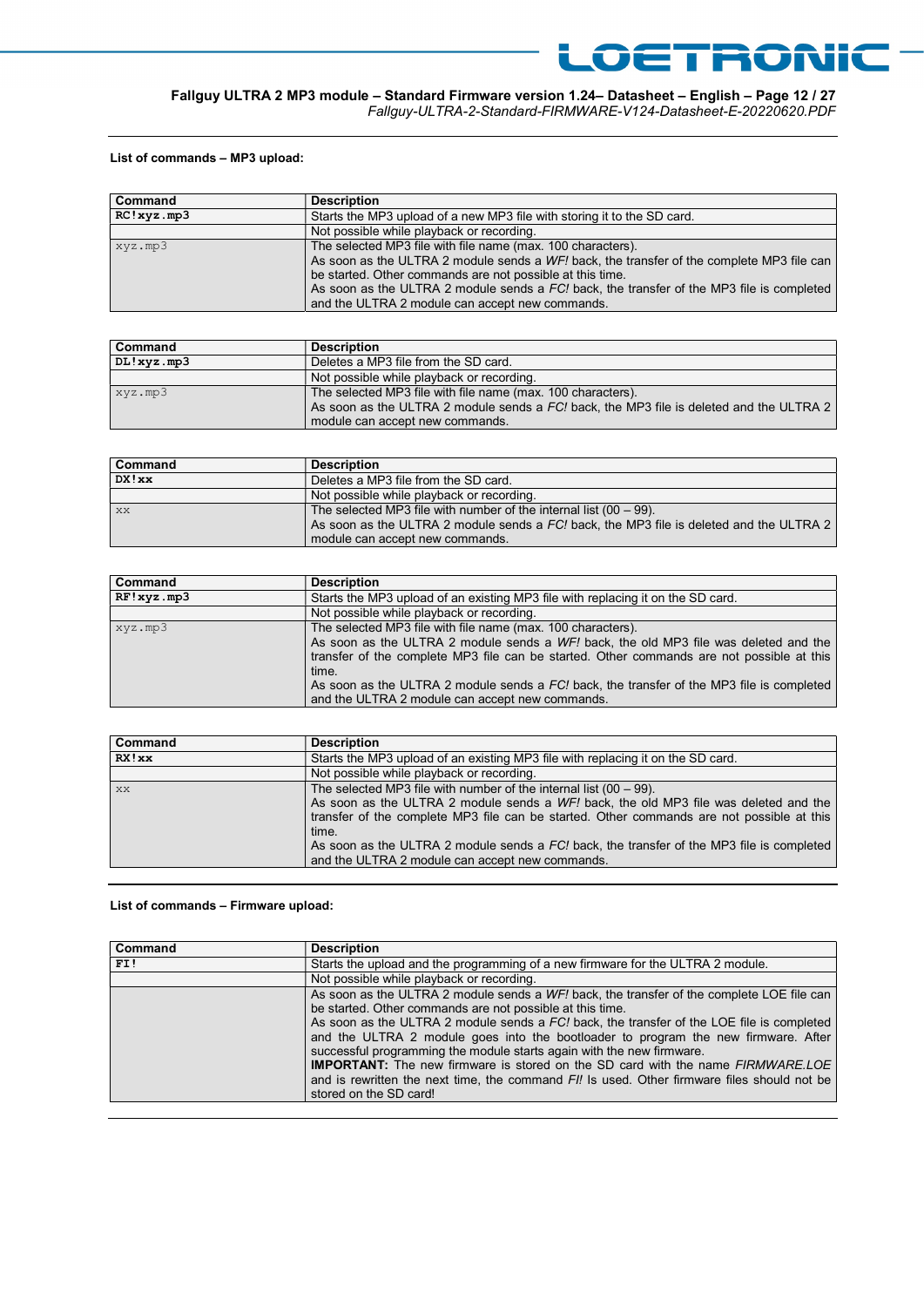

#### Fallguy ULTRA 2 MP3 module – Standard Firmware version 1.24– Datasheet – English – Page 13 / 27 Fallguy-ULTRA-2-Standard-FIRMWARE-V124-Datasheet-E-20220620.PDF

#### List of commands – General:

| Command                | <b>Description</b>                                    |
|------------------------|-------------------------------------------------------|
| GN!                    | Returns the number of MP3 files in the internal list. |
|                        | Always possible.                                      |
| <b>Extended Answer</b> |                                                       |
| GN: xxxx               |                                                       |
| <b>XXXX</b>            | $0000 - 0100$                                         |
|                        | The number of MP3 files in the internal list.         |
| Example                |                                                       |
| GN:0021                |                                                       |

| Command                          | <b>Description</b>                                                   |
|----------------------------------|----------------------------------------------------------------------|
| GS!                              | Returns the playback or recording status.                            |
|                                  | Always possible.                                                     |
| <b>Extended Answer</b>           |                                                                      |
| $GS: 0x$ $xyz.mp3$ $dd.mm.$ yyyy |                                                                      |
| hh:mm:ss                         |                                                                      |
| or                               |                                                                      |
| $GS: 0x$ $xx$ $dd.mm.$ yyyy      |                                                                      |
| hh:mm:ss                         |                                                                      |
| 0x                               | 01                                                                   |
|                                  | No playback.                                                         |
|                                  | 02                                                                   |
|                                  | Playback.                                                            |
|                                  | 03                                                                   |
|                                  | Paused playback.                                                     |
|                                  | 04                                                                   |
|                                  | Recording                                                            |
| xyz.mp3                          | The selected MP3 file with file name (max. 100 characters).          |
| XX.                              | The selected MP3 file with number of the internal list $(00 - 99)$ . |
| dd.mm.yyyy hh:mm:ss              | The date and time while playback or recording.                       |
| <b>Example</b>                   |                                                                      |
| GS:02 test.mp3                   |                                                                      |
| 01.01.2009 12:07:00              |                                                                      |

| Command                | <b>Description</b>                   |
|------------------------|--------------------------------------|
| GV!                    | Returns the version of the firmware. |
|                        | Always possible.                     |
| <b>Extended Answer</b> |                                      |
| $GV:STANDARD + Vx.xx$  |                                      |
| Vx.xx                  | The version of the firmware.         |
| <b>Example</b>         |                                      |
| GV: STANDARD V1.35     |                                      |

| Command                                           | <b>Description</b>                                    |
|---------------------------------------------------|-------------------------------------------------------|
| GH!                                               | Returns the MP3 header information from the MP3 file. |
|                                                   | Only possible while playback.                         |
| <b>Extended Answer</b>                            |                                                       |
| GH:xyz.mp3<br>TYPE<br>xkHz                        |                                                       |
| MODE xkbit/s                                      |                                                       |
| TYPE                                              | MP <sub>3</sub>                                       |
|                                                   | The coding technique.                                 |
| xkHz                                              | 11.03 kHz - 48 kHz                                    |
| MODE                                              | STEREO, JOINT STEREO, DUAL CHANNEL, MONO              |
| xkbit/s                                           | 8 kbit/s $-320$ kbit/s                                |
| <b>Example</b>                                    |                                                       |
| $44.1$ k $Hz$<br>GH: test.mp3 MP3<br>$112$ kbit/s |                                                       |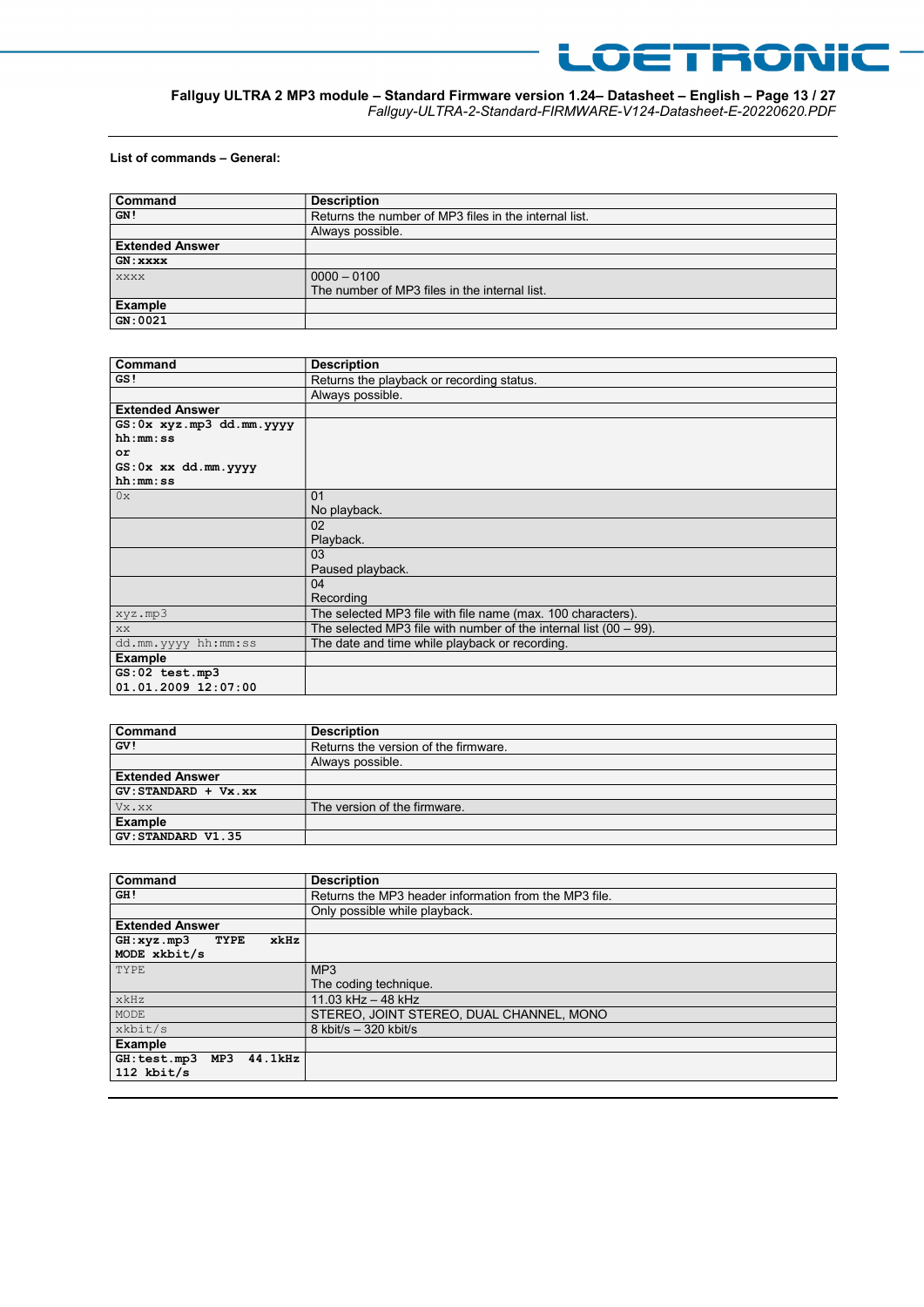

#### Fallguy ULTRA 2 MP3 module – Standard Firmware version 1.24– Datasheet – English – Page 14 / 27 Fallguy-ULTRA-2-Standard-FIRMWARE-V124-Datasheet-E-20220620.PDF

#### List of commands – General:

| Command                |          | <b>Description</b>                                          |
|------------------------|----------|-------------------------------------------------------------|
| GT!                    |          | Returns the playback time and the total time.               |
|                        |          | Only possible while playback or recording.                  |
| <b>Extended Answer</b> |          |                                                             |
| GT:xyz.mp3             | hh:mm:ss |                                                             |
| hh:mm:ss               |          |                                                             |
| xyz.mp3                |          | The selected MP3 file with file name (max. 100 characters). |
| hh:mm:ss               |          | The playback or recording time.                             |
| hh:mm:ss               |          | The total fime of the MP3 file.                             |
| Example                |          |                                                             |
| GT: test.mp3           | 00:04:56 |                                                             |
| 00:05:08               |          |                                                             |

| Command                  | <b>Description</b>                                               |
|--------------------------|------------------------------------------------------------------|
| GF!xyz.mp3               | Returns the size and the creation date of the MP3 file in kByte. |
|                          | Not possible while playback or recording.                        |
| xyz.mp3                  | The selected MP3 file with file name (max. 100 characters).      |
| <b>Extended Answer</b>   |                                                                  |
| GF:xyz.mp3<br>xKByte     |                                                                  |
| dd.mm.yyyy hh:mm:ss      |                                                                  |
| xyz.mp3                  | The selected MP3 file with file name (max. 100 characters).      |
| xKByte                   | The size of the MP3 file in kByte.                               |
| dd.mm.yyyy               | The date of creation of the MP3 file.                            |
| hh:mm:ss                 | The time of creation of the MP3 file.                            |
| <b>Example</b>           |                                                                  |
| 3912Kbyte<br>GF:test.mp3 |                                                                  |
| 01.01.1980 20:30:08      |                                                                  |

| Command                   | <b>Description</b>                                                   |
|---------------------------|----------------------------------------------------------------------|
| GX!xx                     | Returns the size and the creation date of the MP3 file in kByte.     |
|                           | Not possible while playback or recording.                            |
| XX.                       | The selected MP3 file with number of the internal list $(00 - 99)$ . |
| <b>Extended Answer</b>    |                                                                      |
| GF:xyz.mp3<br>xKByte      |                                                                      |
| dd.mm.yyyy hh:mm:ss       |                                                                      |
| xyz.mp3                   | The selected MP3 file with file name (max. 100 characters).          |
| xKByte                    | The size of the MP3 file in kByte.                                   |
| dd.mm.yyyy                | The date of creation of the MP3 file.                                |
| hh:mm:ss                  | The time of creation of the MP3 file.                                |
| <b>Example</b>            |                                                                      |
| 3912Kbyte<br>GF: test.mp3 |                                                                      |
| 01.01.1980 20:30:08       |                                                                      |

| Command                | <b>Description</b>                                  |
|------------------------|-----------------------------------------------------|
| TI!dd.mm.yyyy hh:mm:ss | Configures the time and date of the ULTRA 2 module. |
|                        | Not possible while playback or recording.           |
| dd.mm.yyyy             | The date.                                           |
| hh:mm:ss               | The time.                                           |

| <b>Description</b>                             |
|------------------------------------------------|
| Configures the name of the ULTRA 2 module.     |
| Not possible while playback.                   |
| The name of the ULTRA 2 module (8 characters). |
|                                                |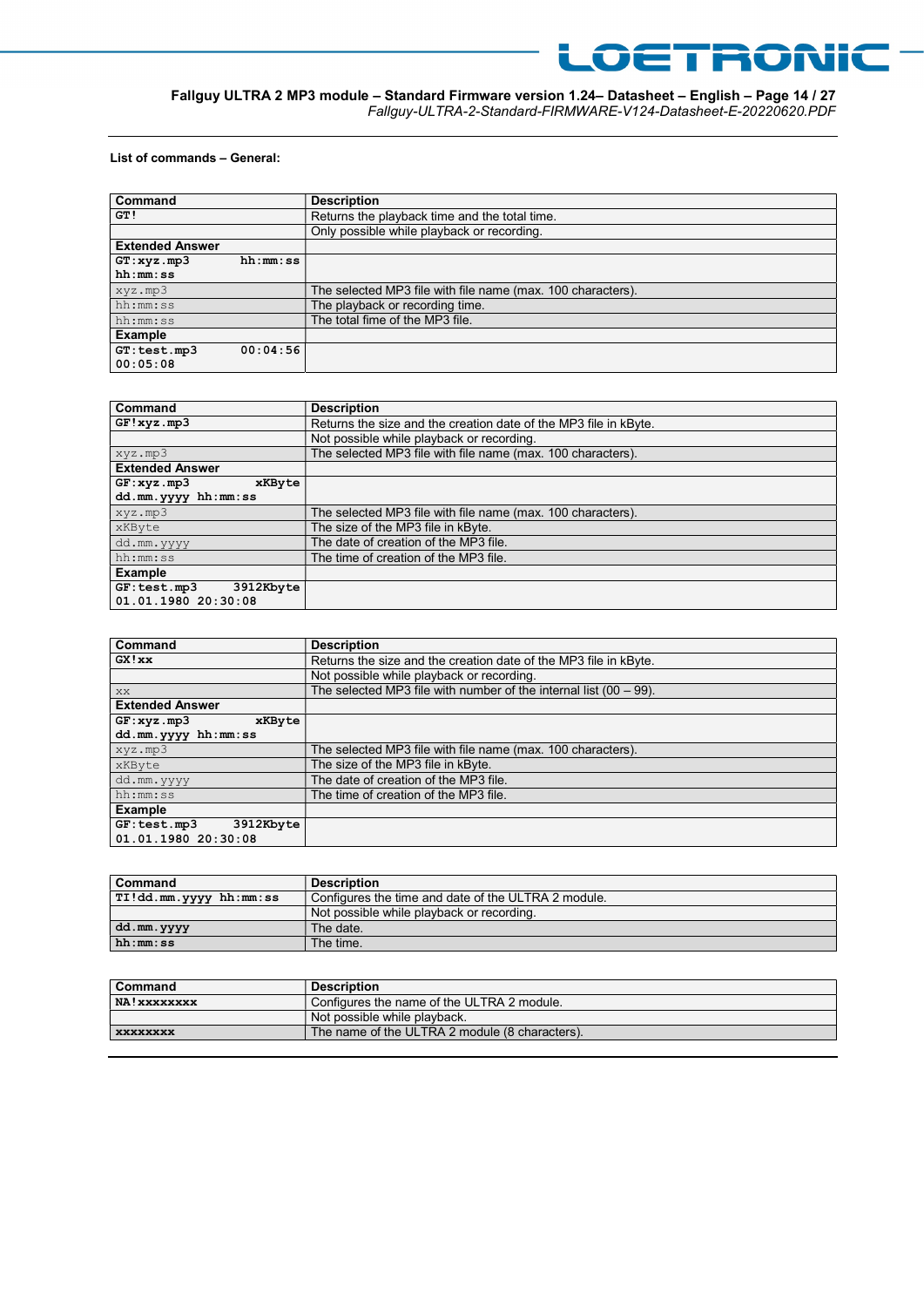

#### Fallguy ULTRA 2 MP3 module – Standard Firmware version 1.24– Datasheet – English – Page 15 / 27 Fallguy-ULTRA-2-Standard-FIRMWARE-V124-Datasheet-E-20220620.PDF

#### List of commands – General:

| <b>Command</b>         | <b>Description</b>                                                                |
|------------------------|-----------------------------------------------------------------------------------|
| GC!                    | Returns the total capacity and the size of all MP3 files in MByte on the SD card. |
|                        | Not possible while playback or recording.                                         |
| <b>Extended Answer</b> |                                                                                   |
| GT: XXXXMB YYYYMB FULL |                                                                                   |
| <b>XXXXMB</b>          | The total capacity of the SD card in MByte.                                       |
| уууумв                 | The size of all MP3 files in MByte on the SD card.                                |
| FULL                   | If the SD card is full.                                                           |

| Command | <b>Description</b>         |
|---------|----------------------------|
| ∣RM!    | Resets the ULTRA 2 module. |
|         | Always possible.           |

| Command         | <b>Description</b>                                |
|-----------------|---------------------------------------------------|
| SD!xxxxxxxx     | Configures the name of the SD card (volume name). |
|                 | Not possible while playback or recording.         |
| <b>XXXXXXXX</b> | The name of the SD card (8 characters).           |

| <b>Command</b>         | <b>Description</b>                     |
|------------------------|----------------------------------------|
| GB!                    | Returns the version of the bootloader. |
|                        | Always possible.                       |
| <b>Extended Answer</b> |                                        |
| $G\{B:UL2 + Vx.xx\}$   |                                        |
| Vx.xx                  | The version of the bootloader.         |
| <b>Example</b>         |                                        |
| GB: UL2V1.03           |                                        |

| Command | <b>Description</b>                        |
|---------|-------------------------------------------|
| TS!     | Starts the playback of a testsound.       |
|         | Not possible while playback or recording. |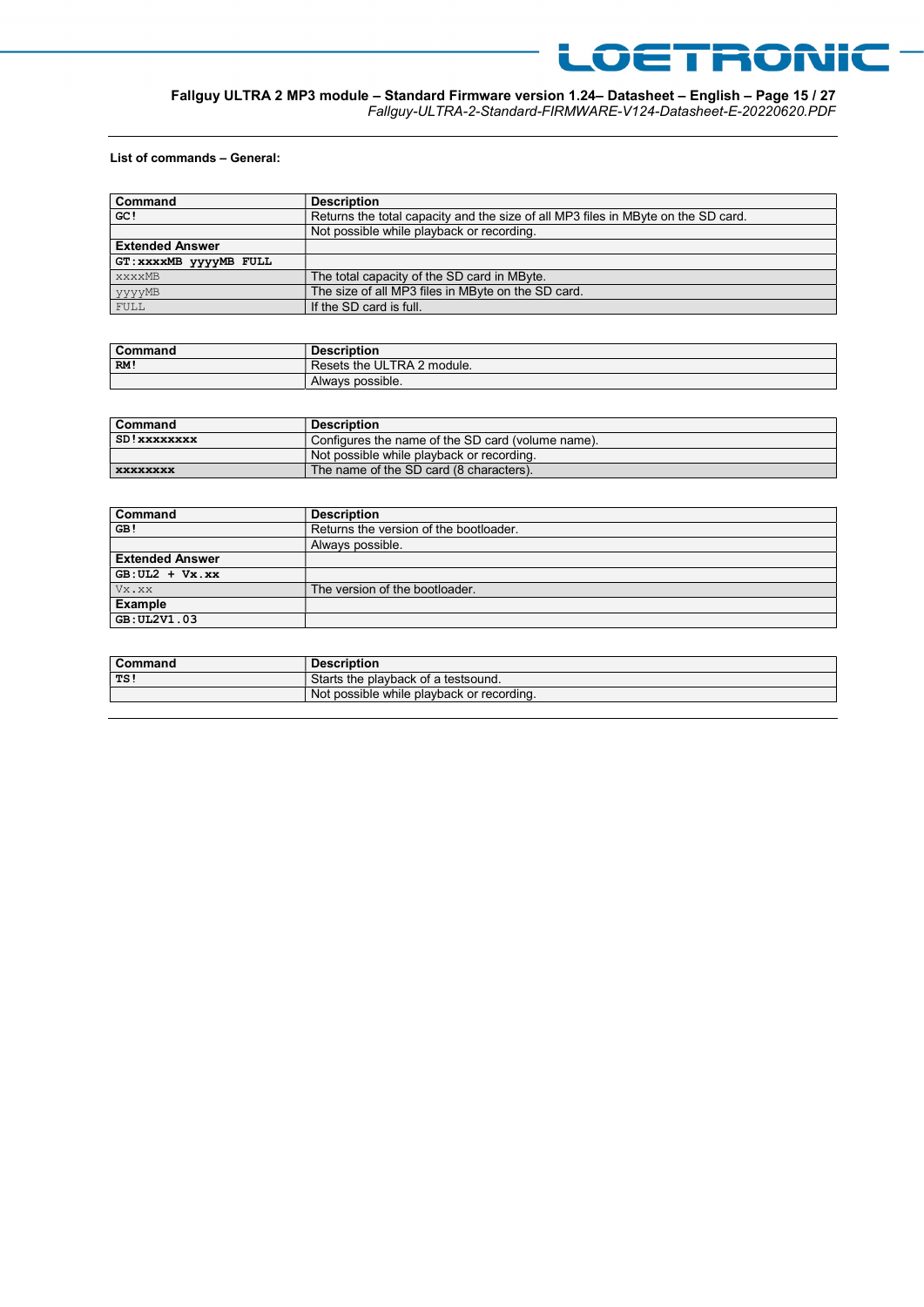

#### Fallguy ULTRA 2 MP3 module – Standard Firmware version 1.24– Datasheet – English – Page 16 / 27 Fallguy-ULTRA-2-Standard-FIRMWARE-V124-Datasheet-E-20220620.PDF

List of commands – Audio:

| <b>Command</b> | <b>Description</b>                                   |
|----------------|------------------------------------------------------|
| OV! 0xxx       | Adjusts the volume level of both channels.           |
|                | Always possible.                                     |
| $0$ xxx        | $0000 - 0100$                                        |
|                | The volume level from -100 dB to 0 dB in 1 dB steps. |

| <b>Command</b> | <b>Description</b>                                   |
|----------------|------------------------------------------------------|
| VL!Oxxx        | Adjusts the volume level of the left channel.        |
|                | Always possible.                                     |
| $0$ xxx        | $0000 - 0100$                                        |
|                | The volume level from -100 dB to 0 dB in 1 dB steps. |

| Command  | <b>Description</b>                                   |
|----------|------------------------------------------------------|
| VR! 0xxx | Adjusts the volume level of the right channel.       |
|          | Always possible.                                     |
| $0$ xxx  | $0000 - 0100$                                        |
|          | The volume level from -100 dB to 0 dB in 1 dB steps. |

| Command | <b>Description</b>                                      |
|---------|---------------------------------------------------------|
| BA!xx   | Adiusts the bass frequencies (200Hz).                   |
|         | Always possible.                                        |
| XX      | $00 - 15$                                               |
|         | The bass frequencies from 0 dB to +15 dB in 1 dB steps. |

| <b>Command</b> | <b>Description</b>                                        |
|----------------|-----------------------------------------------------------|
| TR!xx          | Adjusts the treble frequencies (3kHz).                    |
|                | Always possible.                                          |
| XX             | $00 - 15$                                                 |
|                | The treble frequencies from 0 dB to +15 dB in 1 dB steps. |

| Command | <b>Description</b>                            |
|---------|-----------------------------------------------|
| AM!0x   | Adjusts the control of an external amplifier. |
|         | Not possible while playback or recording.     |
| 0x      | 00                                            |
|         | An external class D amplifier is selected.    |
|         | -01                                           |
|         | An external class A/B amplifier is selected.  |

| Command | <b>Description</b>                                                                                                                                                            |
|---------|-------------------------------------------------------------------------------------------------------------------------------------------------------------------------------|
| AV!0x   | Activates/Deactivates the automatic saving of the volume.                                                                                                                     |
|         | Not possible while playback or recording.                                                                                                                                     |
| 0x      | 00                                                                                                                                                                            |
|         | The automatic saving of the volume is deactivated.                                                                                                                            |
|         | 01                                                                                                                                                                            |
|         | The automatic saving of the volume is activated, changing the volume through the button or<br>GPIO inputs will result into the automatic saving of it into the EEPROM memory. |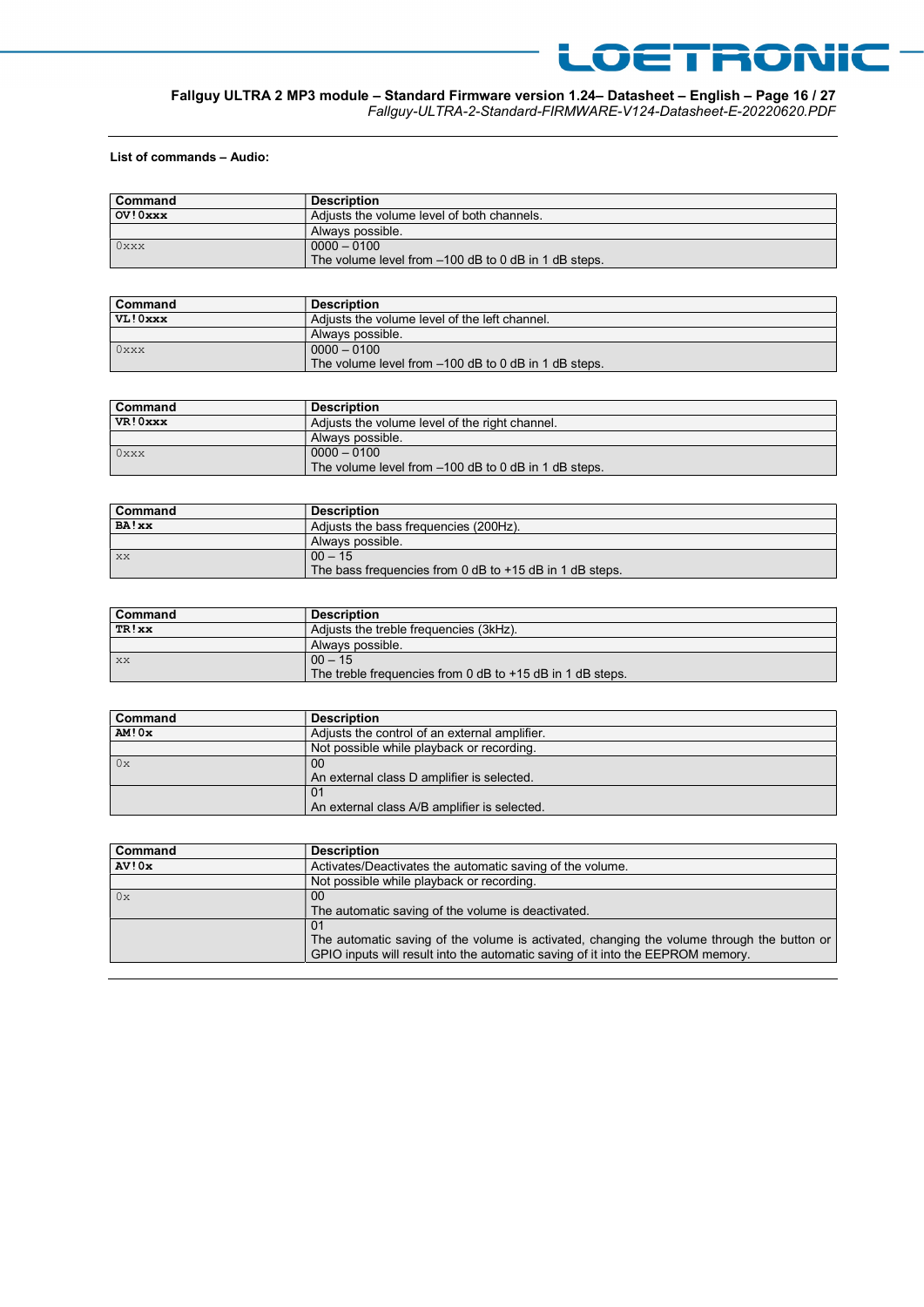

## Fallguy ULTRA 2 MP3 module – Standard Firmware version 1.24– Datasheet – English – Page 17 / 27

Fallguy-ULTRA-2-Standard-FIRMWARE-V124-Datasheet-E-20220620.PDF

#### List of commands – Configuration - Playback:

| Command | <b>Description</b>                                                 |
|---------|--------------------------------------------------------------------|
| SH!0x   | Activates/Deactivates the shuffle playback from the internal list. |
|         | Not possible while playback or recording.                          |
| 0x      | 00                                                                 |
|         | The shuffle playback is deactivated.                               |
|         | . 01                                                               |
|         | The shuffle playback is activated.                                 |

| Command | <b>Description</b>                                                                                   |
|---------|------------------------------------------------------------------------------------------------------|
| RP!0x   | Activates/Deactivates the endless playback or repeat option of a MP3 file from the internal list.    |
|         | Not possible while playback or recording.                                                            |
| 0x      | 00 <sup>1</sup>                                                                                      |
|         | After ending a MP3 file the next MP3 file from the internal list will be started. After the last MP3 |
|         | file from the internal list the playback stops.                                                      |
|         | 01                                                                                                   |
|         | After ending a MP3 file the next MP3 file from the internal list will be started. After the last     |
|         | MP3 file from the internal list the playback will be restarted with the first MP3 file.              |
|         | 02                                                                                                   |
|         | After ending a MP3 file the same MP3 file will be started.                                           |
|         | 03                                                                                                   |
|         | After ending a MP3 file the playback stops.                                                          |
|         | 04                                                                                                   |
|         | After ending a MP3 file the first MP3 file from the internal list will be started.                   |

| Command | <b>Description</b>                                    |
|---------|-------------------------------------------------------|
| FD!0x   | Adjusts the fading out of MP3 files.                  |
|         | Not possible while playback.                          |
| 0x      | 00                                                    |
|         | The automatic fading out of MP3 files is deactivated. |
|         | 01                                                    |
|         | The automatic fading out of MP3 files is activated.   |

| Command | <b>Description</b>                                                                                |
|---------|---------------------------------------------------------------------------------------------------|
| AS!0x   | Adjusts the automatic playback (Begin with the first MP3 file from the internal list) after start |
|         | up.                                                                                               |
|         | Not possible while playback or recording.                                                         |
| 0x      | 00                                                                                                |
|         | The automatic playback is deactivated.                                                            |
|         | 01                                                                                                |
|         | The automatic playback is activated.                                                              |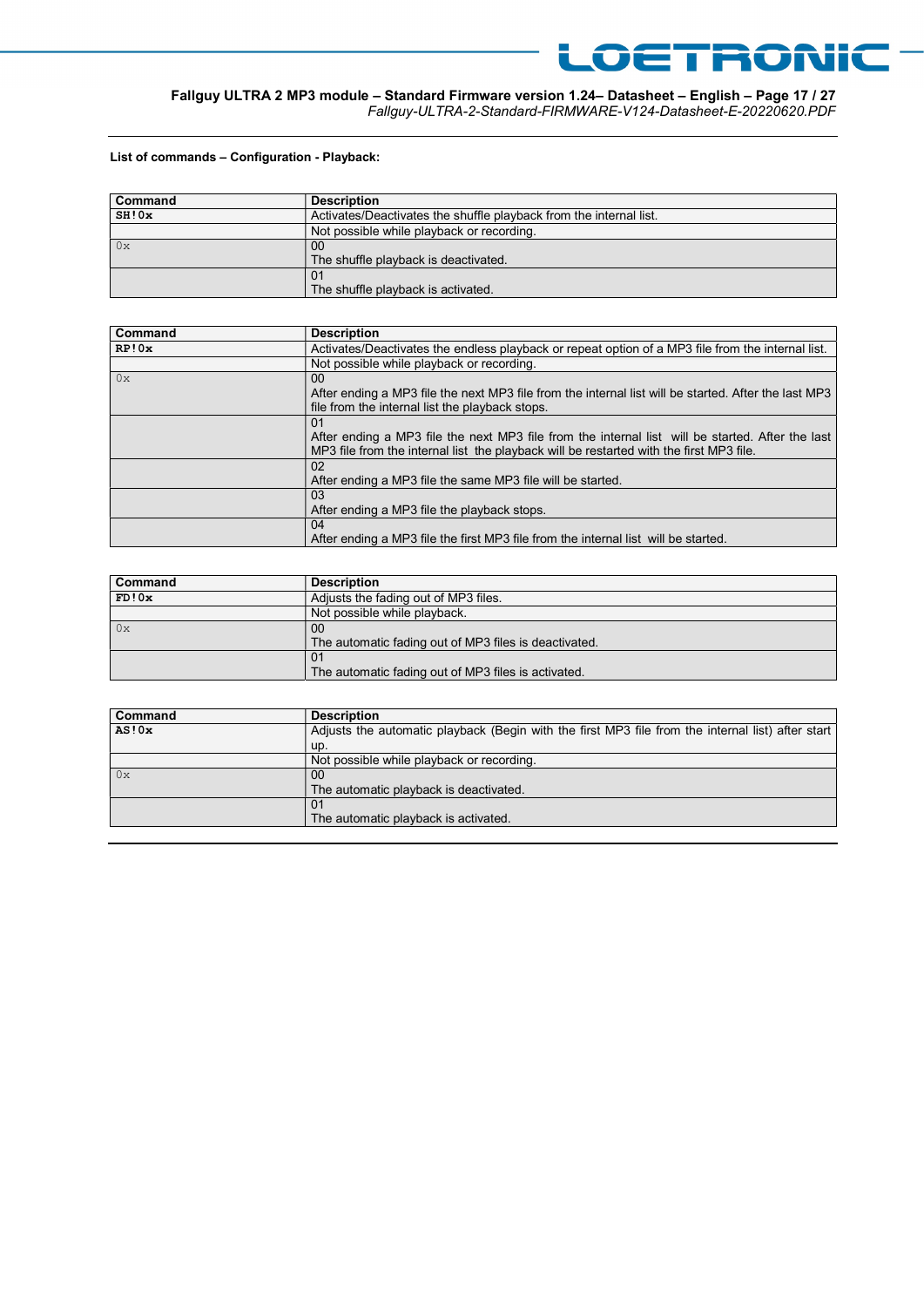

## Fallguy ULTRA 2 MP3 module – Standard Firmware version 1.24– Datasheet – English – Page 18 / 27

Fallguy-ULTRA-2-Standard-FIRMWARE-V124-Datasheet-E-20220620.PDF

#### List of commands – Configuration - Recording:

| Command | <b>Description</b>                        |
|---------|-------------------------------------------|
| FF!0x   | Adjusts the recording format.             |
|         | Not possible while playback or recording. |
| 0x      | 00                                        |
|         | The recording format is MP3.              |
|         | 01                                        |
|         | The recording format is OGG Vorbis.       |
|         | 02                                        |
|         | The recording format is WAV.              |

| Command | <b>Description</b>                           |
|---------|----------------------------------------------|
| FO!0x   | Adjusts the MP3 recording quality (bitrate). |
|         | Not possible while playback or recording.    |
| 0x      | 00 - 32 kbit/s (constant)                    |
|         | $01 - 40$ kbit/s (constant)                  |
|         | 02 - 48 kbit/s (constant)                    |
|         | 03 - 56 kbit/s (constant)                    |
|         | $04 - 64$ kbit/s (constant)                  |
|         | 05 - 80 kbit/s (constant)                    |
|         | 06 - 96 kbit/s (constant)                    |
|         | 07 - 112 kbit/s (constant)                   |
|         | 08 - 128 kbit/s (constant)                   |
|         | 09 - 160 kbit/s (constant)                   |
|         | $10 - 192$ kbit/s (constant)                 |
|         | $11 - 224$ kbit/s (constant)                 |
|         | $12 - 256$ kbit/s (constant)                 |
|         | $13 - 320$ kbit/s (constant)                 |
|         | $14 - 56$ kbit/s (variable)                  |
|         | 15 - 80 kbit/s (variable)                    |
|         | $16 - 128$ kbit/s (variable)                 |
|         | 17 - 192 kbit/s (variable)                   |
|         | 18 - 256 kbit/s (variable)                   |

| Command | <b>Description</b>                             |
|---------|------------------------------------------------|
| FM!0x   | Adjusts the monitoring while recording.        |
|         | Not possible while playback or recording.      |
| 0x      | 00                                             |
|         | The monitoring while recording is deactivated. |
|         | 0 <sup>1</sup>                                 |
|         | The monitoring while recording is activated.   |

| Command | <b>Description</b>                        |
|---------|-------------------------------------------|
| FW!0x   | Adjusts the recording WAV audio codec.    |
|         | Not possible while playback or recording. |
| 0x      | 00 - IMA ADPCM                            |
|         | $01 - PCM$                                |
|         | $02 - G.711$ u-law                        |
|         | $03 - G.711$ A-law                        |
|         | $04 - G.722$ ADPCM                        |

| <b>Description</b>                        |
|-------------------------------------------|
| Adjusts the recording sample rate.        |
| Not possible while playback or recording. |
| $00 - 8000$ Hz                            |
| $01 - 11025$ Hz                           |
| $02 - 22050$ Hz                           |
| $03 - 44100$ Hz                           |
| $04 - 48000$ Hz                           |
|                                           |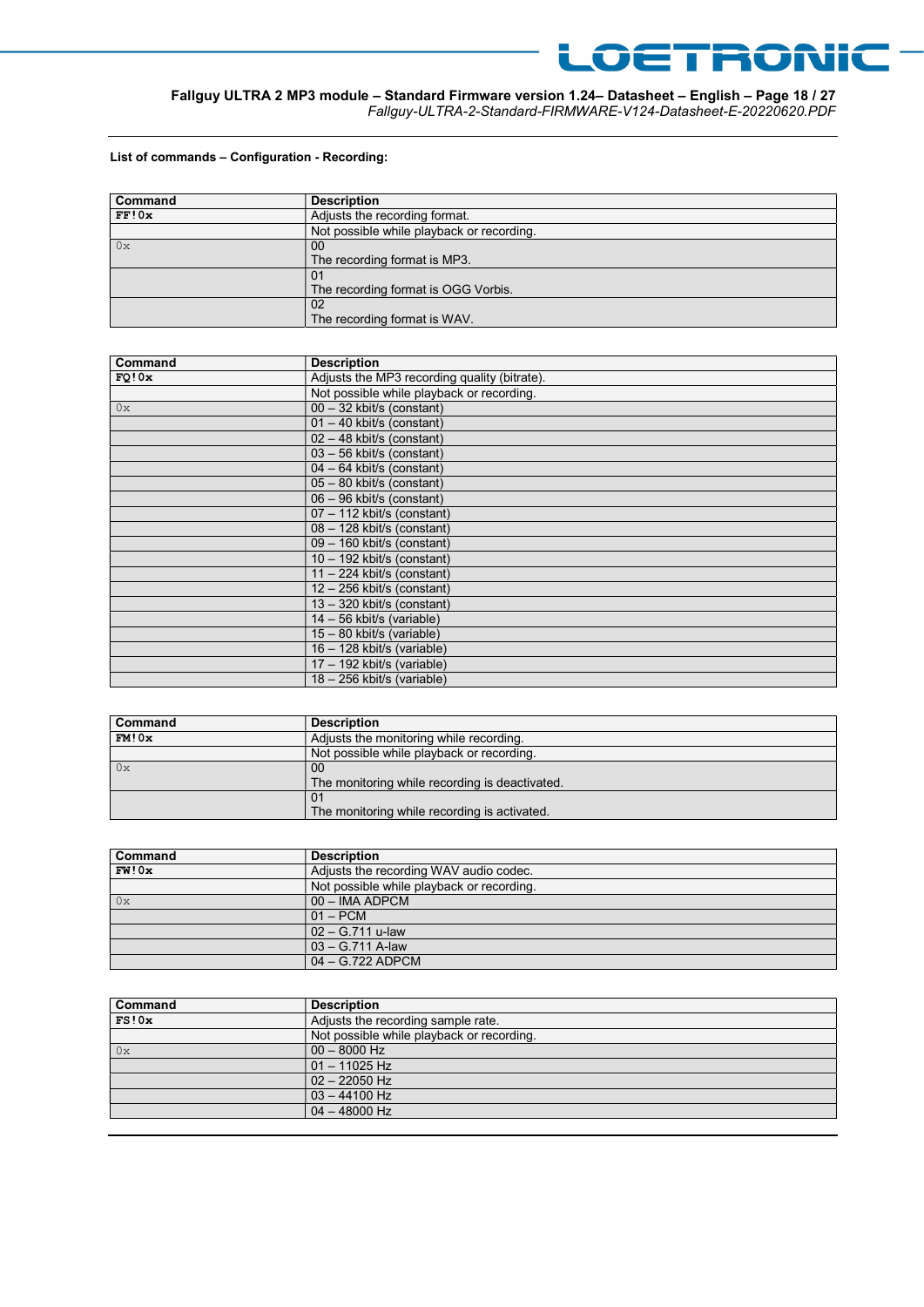

#### Fallguy ULTRA 2 MP3 module – Standard Firmware version 1.24– Datasheet – English – Page 19 / 27 Fallguy-ULTRA-2-Standard-FIRMWARE-V124-Datasheet-E-20220620.PDF

#### List of commands – Configuration - Recording:

| Command | <b>Description</b>                        |
|---------|-------------------------------------------|
| FH!0x   | Adjusts the recording channel selection.  |
|         | Not possible while playback or recording. |
| 0x      | 00 - Joint Stereo (common AGC)            |
|         | 01 - Dual channel (separate AGC)          |
|         | 02 - Left channel                         |
|         | $03$ – Right channel                      |
|         | 04 - Mono downmix                         |

| Command   | <b>Description</b>                        |
|-----------|-------------------------------------------|
| FG!0x     | Adjusts the recording input gain.         |
|           | Not possible while playback or recording. |
| $\int 0x$ | $00 -$ Automatic                          |
|           | $01 - 39$ : -19 dB bis +19 dB.            |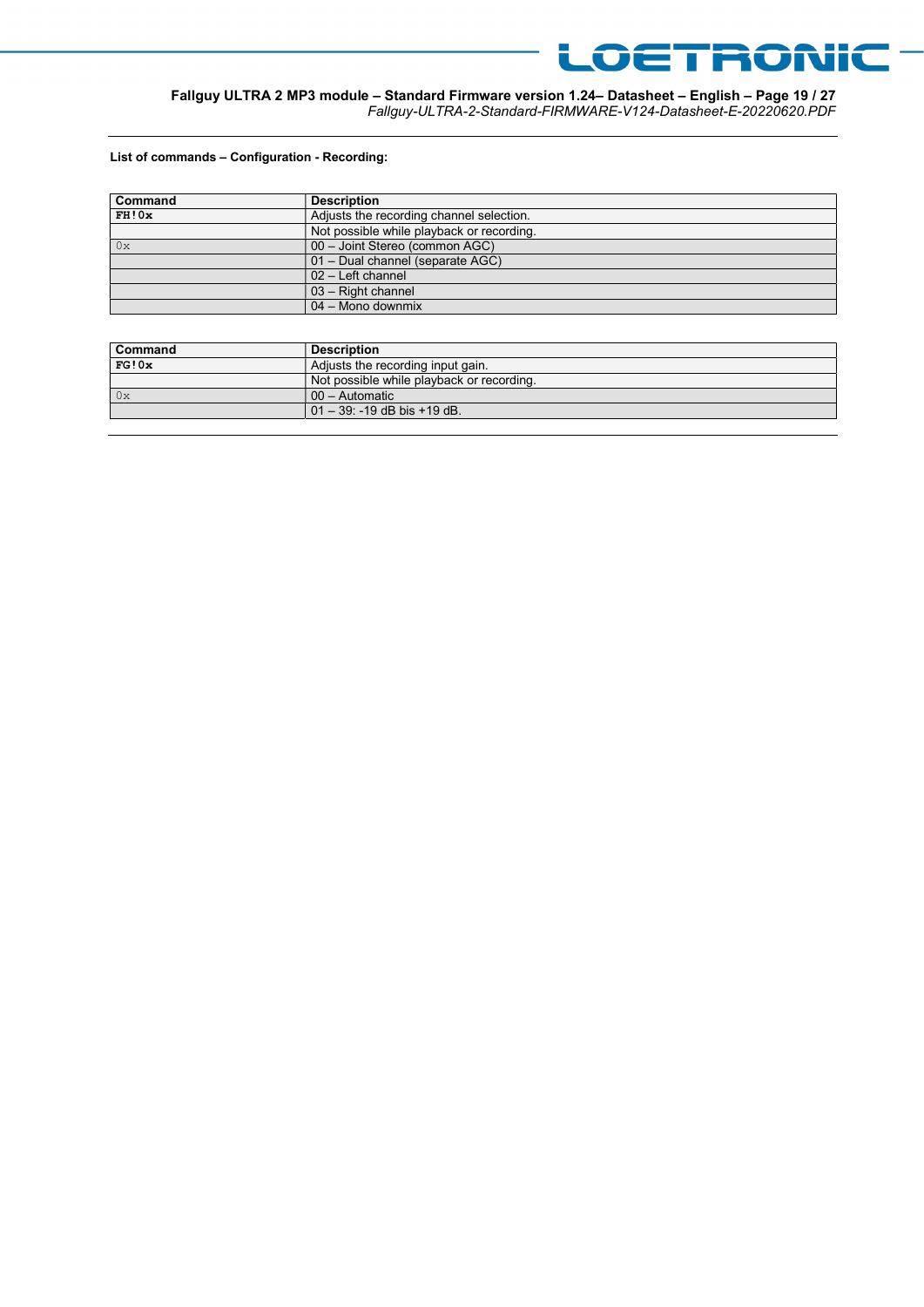## Fallguy ULTRA 2 MP3 module – Standard Firmware version 1.24– Datasheet – English – Page 20 / 27

Fallguy-ULTRA-2-Standard-FIRMWARE-V124-Datasheet-E-20220620.PDF

LOETRONIC

#### List of commands – Configuration – Button and GPIO inputs:

| Command | <b>Description</b>                               |
|---------|--------------------------------------------------|
| BU!0x   | Adjusts the button mode (BUTTON $4 - BUTTON$ 8). |
|         | Not possible while playback or recording.        |
| 0x      | 00                                               |
|         | The button mode is in STANDARD mode.             |
|         | 01                                               |
|         | The button mode is in DIRECT mode.               |

| Command  | <b>Description</b>                                                                       |
|----------|------------------------------------------------------------------------------------------|
| BO! 0xxx | Configures the button inputs (BUTTON $5 -$ BUTTON 8, GPIO $1 - 3$ ) for normally open or |
|          | normally closed buttons.                                                                 |
|          | Not possible while playback or recording.                                                |
| $0$ xxx  | 0000 / 0b00000000 (Binary)                                                               |
|          | All button inputs are configured for normally open buttons.                              |
|          | 0001 / 0b00000001 (Binary)                                                               |
|          | Button input 1 is configured for normally closed button.                                 |
|          | 0002 / 0b00000010 (Binary)                                                               |
|          | Button input 2 is configured for normally closed button.                                 |
|          | 0004 / 0b00000100 (Binary)                                                               |
|          | Button input 3 is configured for normally closed button.                                 |
|          | $\cdots$                                                                                 |
|          | 0255 / 0b11111111 (Binary)                                                               |
|          | All button inputs are configured for normally closed buttons.                            |

| Command | <b>Description</b>                                                                                                                    |
|---------|---------------------------------------------------------------------------------------------------------------------------------------|
| IN!0x   | Adjusts the interrupt option of the button and GPIO inputs.                                                                           |
|         | Not possible while playback or recording.                                                                                             |
| 0x      | 00 <sup>°</sup><br>A MP3 file being played can be interrupted by starting another MP3 file, but not by starting the<br>same MP3 file. |
|         | 01<br>A MP3 file being played can be interrupted by any MP3 file.                                                                     |
|         | 02<br>A MP3 file being played cannot be interrupted.                                                                                  |
|         | 03<br>The playback of a MP3 file is stopped, if the button or GPIO input is not being hold.                                           |
|         | 04<br>Special mode.                                                                                                                   |
|         | 05<br>A MP3 file being played can be stopped after pressing the same button or GPIO input.                                            |

| Command | <b>Description</b>                                                                 |
|---------|------------------------------------------------------------------------------------|
| LO!0x   | Locks the front buttons T1, T2, T3 (BUTTON $1 - BUTTON$ 3).                        |
|         | Not possible while playback or recording.                                          |
| $\log$  | 00                                                                                 |
|         | The front buttons T1, T2, and T3 (BUTTON 1 – BUTTON 3) are activated.              |
|         | 01                                                                                 |
|         | The front buttons T1, T2, and T3 (BUTTON 1 – BUTTON 3) are locked and deactivated. |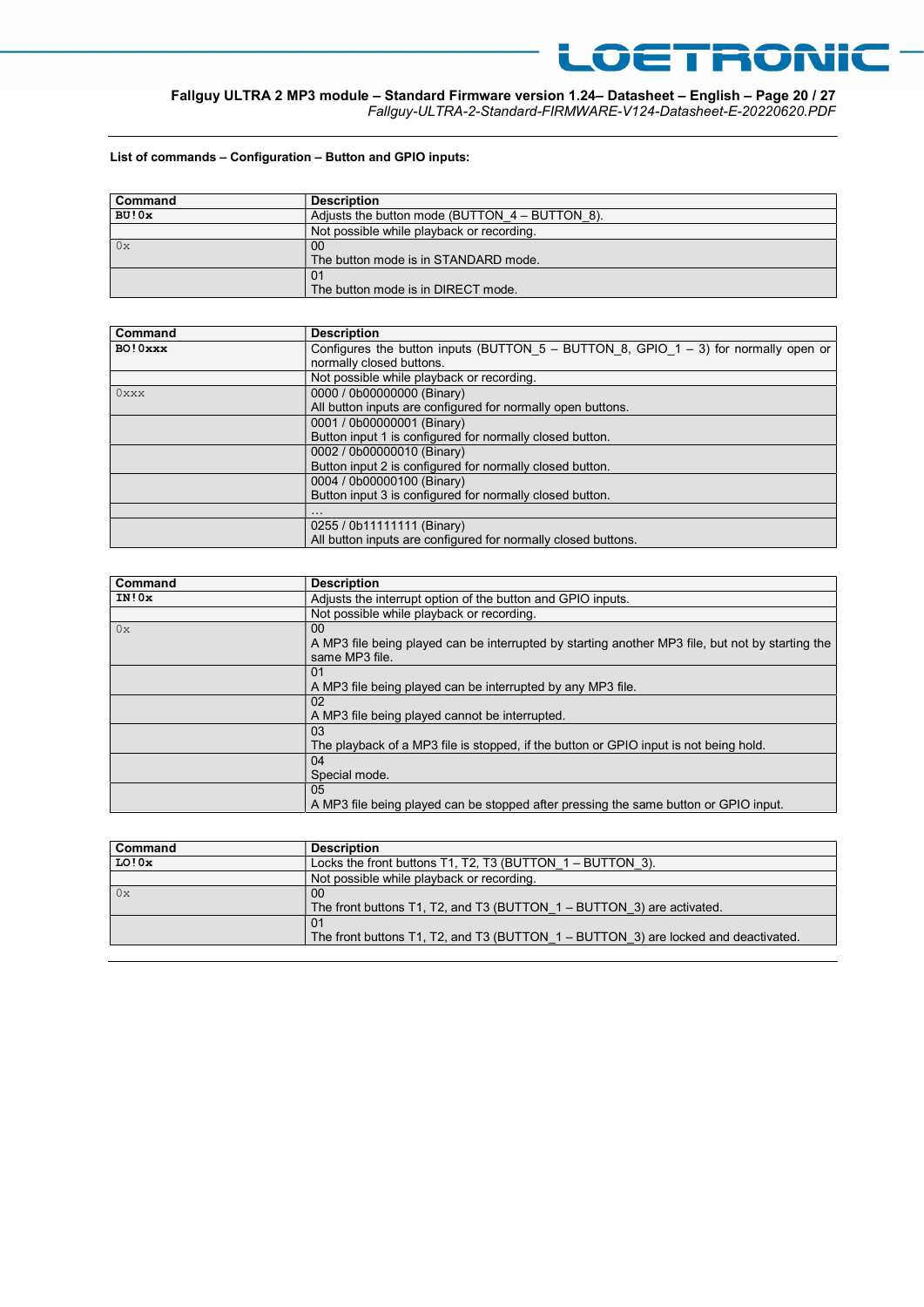## Fallguy ULTRA 2 MP3 module – Standard Firmware version 1.24– Datasheet – English – Page 21 / 27

Fallguy-ULTRA-2-Standard-FIRMWARE-V124-Datasheet-E-20220620.PDF

LOETRONIC

#### List of commands – Configuration – Button and GPIO inputs:

| Command | <b>Description</b>                                                                                                                                                                           |
|---------|----------------------------------------------------------------------------------------------------------------------------------------------------------------------------------------------|
| PO!0x   | Activates/Deactivates the pause option of the button inputs BUTTON 1 und BUTTON 4.                                                                                                           |
|         | Not possible while playback or recording.                                                                                                                                                    |
| 0x      | 00 <sup>°</sup><br>The pause option of the button inputs BUTTON 1 and BUTTON 4 is activated.                                                                                                 |
|         | 01<br>The pause option of the button inputs BUTTON 1 and BUTTON 4 is deactivated.                                                                                                            |
|         | 02<br>The button inputs BUTTON 1 and BUTTON 4 start the next MP3 files while playback.                                                                                                       |
|         | 0 <sub>3</sub><br>The button inputs BUTTON 1 and BUTTON 4 start the next MP3 files while not playback and<br>have no function while playback.                                                |
|         | 04<br>The button inputs BUTTON 1 and BUTTON 4 start the next MP3 files while playback and not<br>playback.                                                                                   |
|         | 0.5<br>The pause option of the button inputs BUTTON 1 and BUTTON 4 is deactivated. BUTTON 3<br>and BUTTON 6 select also while not playback the next file. This is printed on the LC-Display. |

| Command | <b>Description</b>                                                              |
|---------|---------------------------------------------------------------------------------|
| GP!0x   | Adjusts the GPIO modes.                                                         |
|         | Not possible while playback or recording.                                       |
| 0x      | 00                                                                              |
|         | The optional functions of the digital inputs GPIO $1 -$ GPIO 8 are deactivated. |
|         | 01                                                                              |
|         | The binary GPIO mode for the inputs GPIO $1 -$ GPIO 6 is activated.             |
|         | 02                                                                              |
|         | The inputs GPIO $1 -$ GPIO 8 are eight more button inputs.                      |
|         | 03                                                                              |
|         | The inputs GPIO $1 -$ GPIO 8 are in matrix mode.                                |

| Command | <b>Description</b>                                                                             |
|---------|------------------------------------------------------------------------------------------------|
| MO! xx  | Adjusts the motion sensor mode.                                                                |
|         | Not possible while playback.                                                                   |
| XX      | $00 \,$                                                                                        |
|         | The motion sensor mode is deactivated.                                                         |
|         | 01-99                                                                                          |
|         | The motion sensor mode is activated. By starting a MP3 file with connected motion sensor to    |
|         | BUTTON 4 a timer in the area of 01-99s is started. After reaching 0 and no sensor activity the |
|         | playback is stopped. The normal pause function on BUTTON 4 is deactivated while playback.      |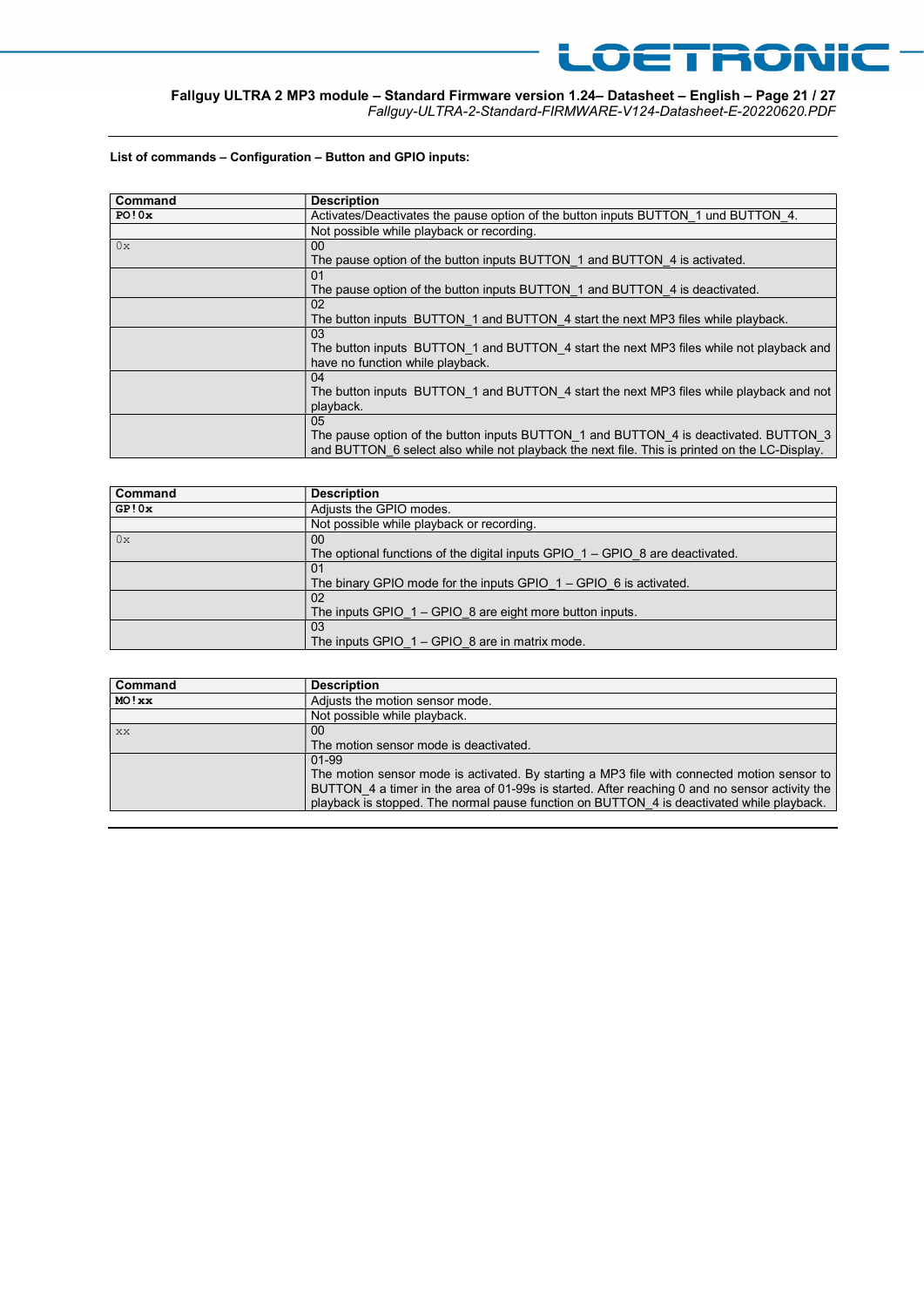## Fallguy ULTRA 2 MP3 module – Standard Firmware version 1.24– Datasheet – English – Page 22 / 27

Fallguy-ULTRA-2-Standard-FIRMWARE-V124-Datasheet-E-20220620.PDF

LOETRONIC

### List of commands – Configuration – External LEDs/Relais:

| Command | <b>Description</b>                                                                                   |
|---------|------------------------------------------------------------------------------------------------------|
| LE!0x   | Configures the external LEDs/Relais.                                                                 |
|         | Not possible while playback.                                                                         |
| 0x      | 00<br>The external LEDs/Relais are active, if the corresponding MP3 file is being played $(00 - 04)$ |
|         | 01<br>All external LEDs/Relais are active while any file is being playbacked.                        |

| Command | <b>Description</b>                                           |
|---------|--------------------------------------------------------------|
| LL!0x   | Configures the level of the external LEDs/Relais.            |
|         | Not possible while playback.                                 |
| 0x      | 00                                                           |
|         | The level of the external LED/Relais outputs is low active.  |
|         | 01                                                           |
|         | The level of the external LED/Relais outputs is high active. |

| <b>Command</b> | <b>Description</b>                                                      |
|----------------|-------------------------------------------------------------------------|
| LI!xx          | Configures the flash fuction of the first LED/Relay output LED EXT1.    |
|                | Not possible while playback.                                            |
| l xx           | 00                                                                      |
|                | The flash function of the first LED/Relay output is deactivated.        |
|                | $01-10$                                                                 |
|                | The first LED/Relay output flashes between $200\text{ms} - 2\text{s}$ . |
|                |                                                                         |
|                | The first LED/Relay output is totally turned off.                       |

| Command | <b>Description</b>                                                    |
|---------|-----------------------------------------------------------------------|
| L2!xx   | Configures the flash fuction of the second LED/Relay output LED EXT2. |
|         | Not possible while playback.                                          |
| XX      | 00                                                                    |
|         | The flash function of the second LED/Relay output is deactivated.     |
|         | $01-10$                                                               |
|         | The second LED/Relay output flashes between 200ms - 2s.               |
|         |                                                                       |
|         | The second LED/Relay output is totally turned off.                    |

| Command | <b>Description</b>                                                   |
|---------|----------------------------------------------------------------------|
| L3!xx   | Configures the flash fuction of the third LED/Relay output LED EXT3. |
|         | Not possible while playback.                                         |
| XX      | 00                                                                   |
|         | The flash function of the third LED/Relay output is deactivated.     |
|         | $01-10$                                                              |
|         | The third LED/Relay output flashes between $200ms - 2s$ .            |
|         |                                                                      |
|         | The third LED/Relay output is totally turned off.                    |

| Command | <b>Description</b>                                                    |
|---------|-----------------------------------------------------------------------|
| L4!xx   | Configures the flash fuction of the fourth LED/Relay output LED EXT4. |
|         | Not possible while playback.                                          |
| XX      | 00                                                                    |
|         | The flash function of the fourth LED/Relay output is deactivated.     |
|         | $01-10$                                                               |
|         | The fourth LED/Relay output flashes between 200ms - 2s.               |
|         |                                                                       |
|         | The fourth LED/Relay output is totally turned off.                    |
|         |                                                                       |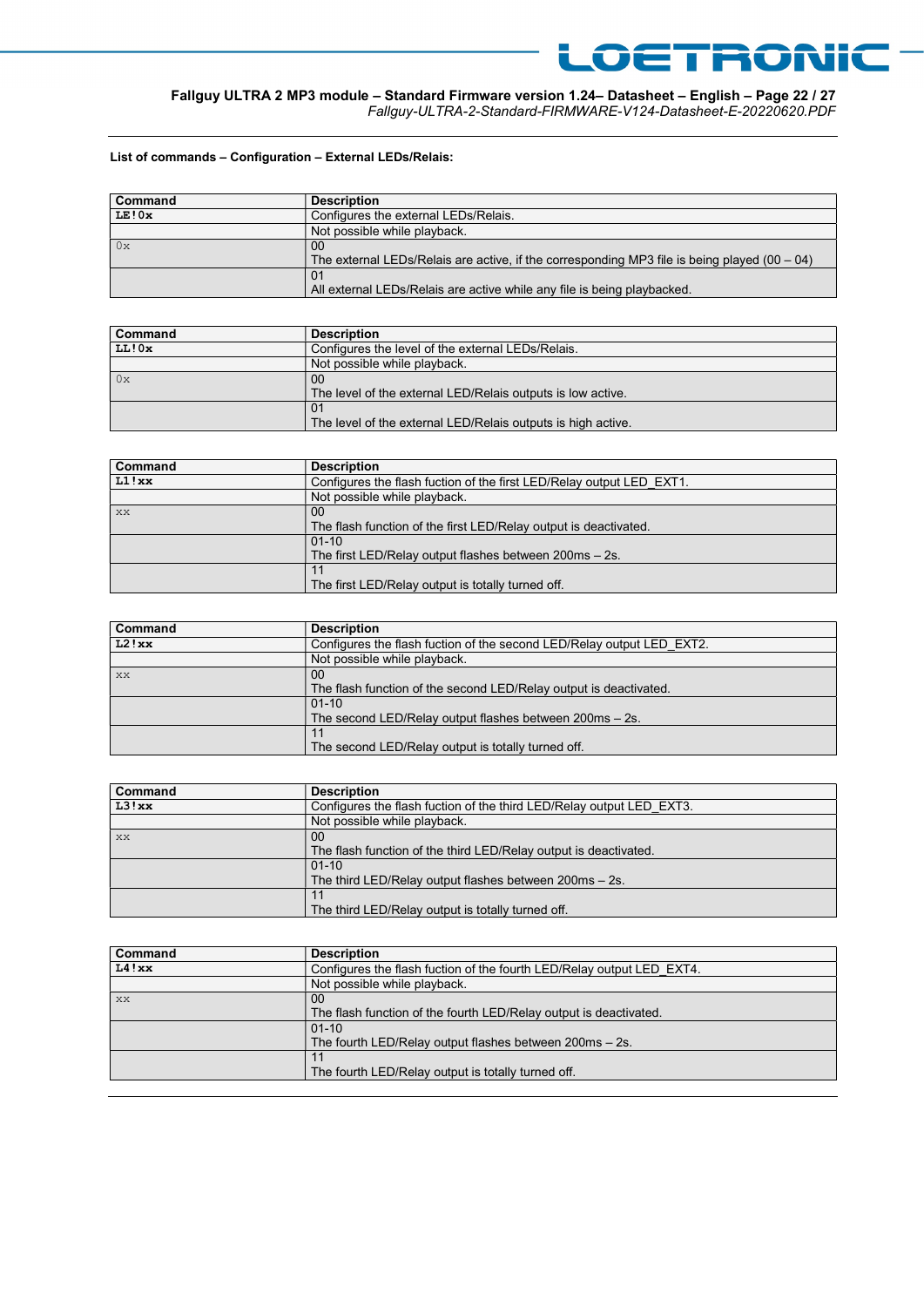

Fallguy ULTRA 2 MP3 module – Standard Firmware version 1.24– Datasheet – English – Page 23 / 27 Fallguy-ULTRA-2-Standard-FIRMWARE-V124-Datasheet-E-20220620.PDF

List of commands – Configuration – External LEDs/Relais:

| Command | <b>Description</b>                                                      |
|---------|-------------------------------------------------------------------------|
| L5!xx   | Configures the flash fuction of the fifth LED/Relay output LED EXT5.    |
|         | Not possible while playback.                                            |
| l xx    | 00                                                                      |
|         | The flash function of the fifth LED/Relay output is deactivated.        |
|         | $01 - 10$                                                               |
|         | The fifth LED/Relay output flashes between $200\text{ms} - 2\text{s}$ . |
|         |                                                                         |
|         | The fifth LED/Relay output is totally turned off.                       |
|         |                                                                         |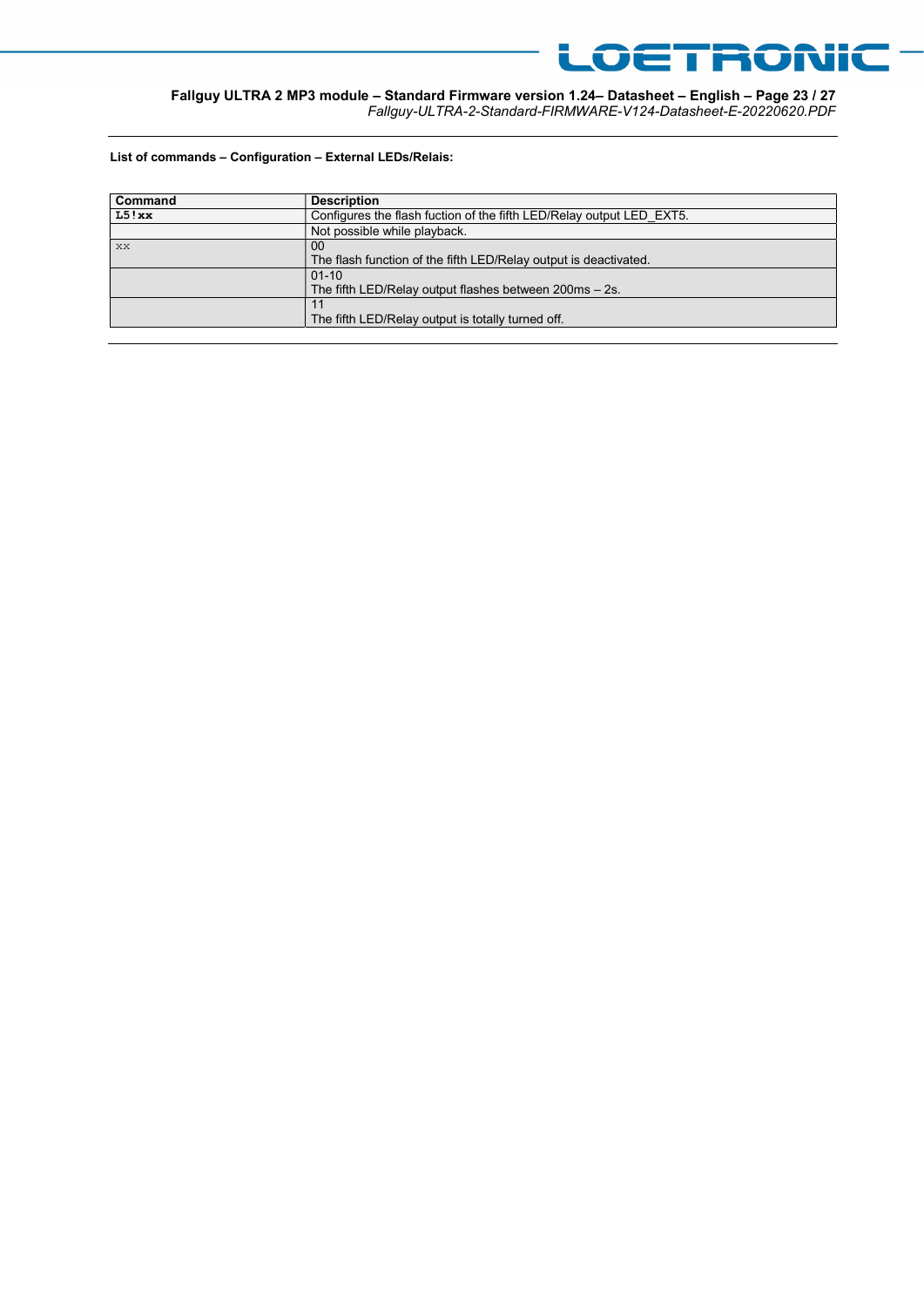#### Fallguy ULTRA 2 MP3 module – Standard Firmware version 1.24– Datasheet – English – Page 24 / 27 Fallguy-ULTRA-2-Standard-FIRMWARE-V124-Datasheet-E-20220620.PDF

LOETRONIC

#### List of commands – Configuration – Serial interfaces UART 1 / UART 2:

| Command | <b>Description</b>                                          |
|---------|-------------------------------------------------------------|
| RS!0x   | Configures the first UART (UART 1) for RS232 or RS485 mode. |
|         | Not possible while playback or recording.                   |
| 0x      | 00                                                          |
|         | The RS232 interface is activated.                           |
|         | 01                                                          |
|         | The RS485 interface is activated.                           |

| <b>Command</b> | <b>Description</b>                                                 |
|----------------|--------------------------------------------------------------------|
| EC!0x          | Adjusts the answer setting of the first serial interface (UART 1). |
|                | Not possible while playback or recording.                          |
| $\log$         | 00                                                                 |
|                | The first serial interface (UART 1) sends answers (echoes).        |
|                | 01                                                                 |
|                | The first serial interface (UART 1) sends no answers (echoes).     |

| Command | <b>Description</b>                                                                 |
|---------|------------------------------------------------------------------------------------|
| AD! xx  | Configures an optional serial adress for the first serial interface (UART 1).      |
|         | Not possible while playback or recording.                                          |
| XX      | 00                                                                                 |
|         | The ULTRA 2 MP3 module has no serial address (UART 1).                             |
|         | 01-99                                                                              |
|         | The ULTRA 2 MP3 module has a serial address (UART 1).                              |
|         | - Serial commands are only processed, if there is a xx: before the serial command! |
|         | - Only the module addressed answers via the serial interface (UART 1)!             |
|         | Example:                                                                           |
|         | 01:GS!                                                                             |

| Command | <b>Description</b>                                                            |
|---------|-------------------------------------------------------------------------------|
| NW!xx   | Activates the serial welcome message via the first serial interface (UART 1). |
|         | Always possible.                                                              |
| XX      | 00                                                                            |
|         | The serial welcome message (UART 1) is activated.                             |
|         | -01                                                                           |
|         | The serial welcome message (UART 1) is deactivated.                           |

| Command   | <b>Description</b>                                                                          |
|-----------|---------------------------------------------------------------------------------------------|
| NH!xx     | Configures the hardware handshake RTS/CTS for the first serial interface (UART 1).          |
|           | Always possible.                                                                            |
| <b>XX</b> | $00 \,$                                                                                     |
|           | The handshake (RTS/CTS hardware handshake, UART 1) is activated.                            |
|           | 01                                                                                          |
|           | The handshake (RTS/CTS hardware handshake, UART 1) is deactivated.                          |
|           | <b>IMPORTANT:</b> The handshake is important for the MP3 upload, the MP3 streaming and the  |
|           | firmware upload via the first serial interface! For these functions, the hardware handshake |
|           | should not be turned off!                                                                   |

| Command | <b>Description</b>                                                                             |
|---------|------------------------------------------------------------------------------------------------|
| BR!xx   | Configures the baudrate of the first serial interface (UART 1).                                |
|         | Always possible.                                                                               |
| XX      | 00                                                                                             |
|         | The baud rate of the serial interface (UART 1) is set to 115.200 bps.                          |
|         | 01                                                                                             |
|         | The baud rate of the serial interface (UART 1) is set to 38.400 bps.                           |
|         | 02                                                                                             |
|         | The baud rate of the serial interface (UART 1) is set to 19.200 bps.                           |
|         | 03                                                                                             |
|         | The baud rate of the serial interface (UART 1) is set to 9.600 bps.                            |
|         | <b>IMPORTANT:</b> A higher baud rate is important for a good transfer speed of MP3 or firmware |
|         | data!                                                                                          |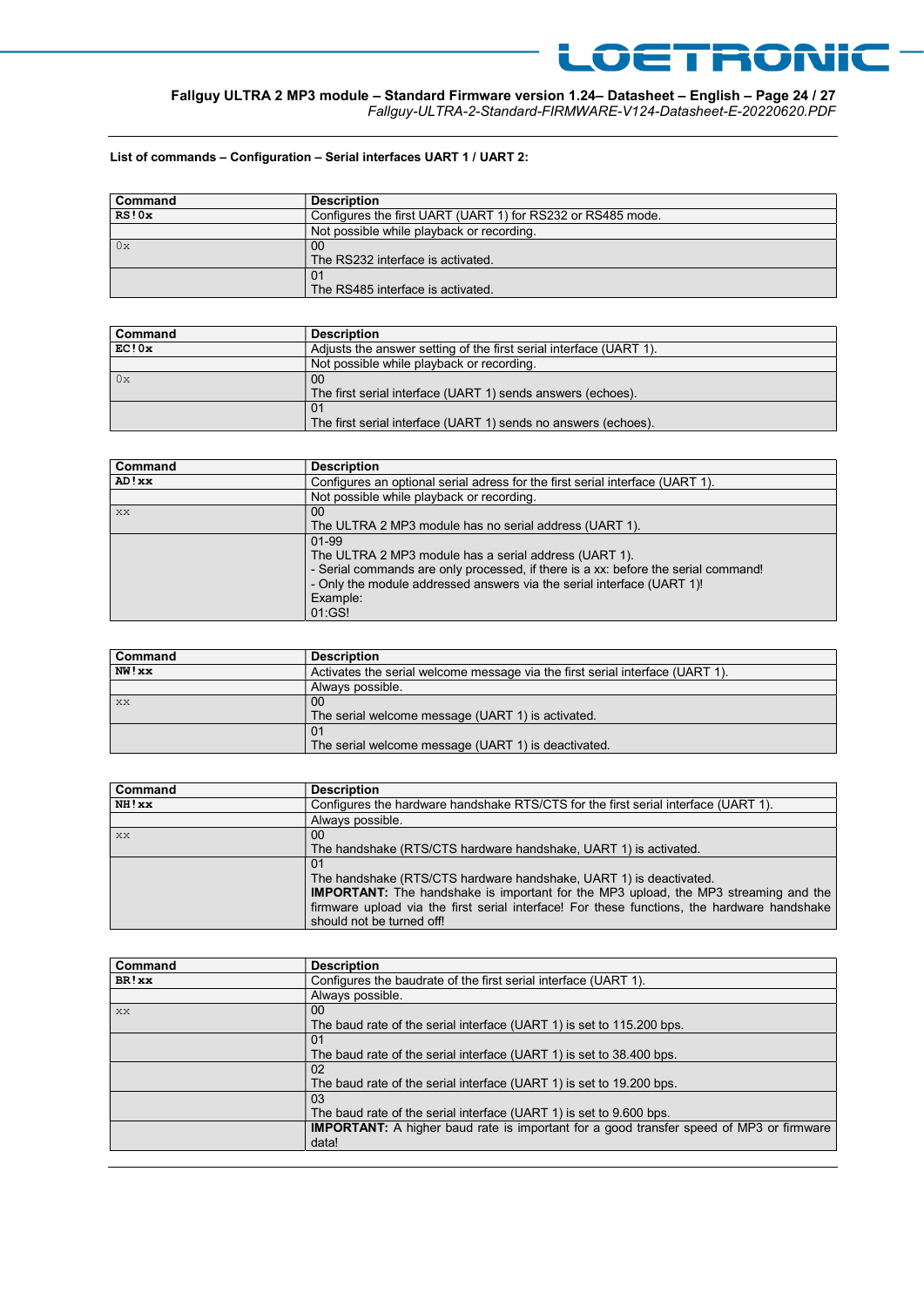

Fallguy ULTRA 2 MP3 module – Standard Firmware version 1.24– Datasheet – English – Page 25 / 27 Fallguy-ULTRA-2-Standard-FIRMWARE-V124-Datasheet-E-20220620.PDF

List of commands – Configuration – Serial interfaces UART 1 / UART 2:

| <b>Command</b> | <b>Description</b>                                                                      |
|----------------|-----------------------------------------------------------------------------------------|
| SM!0x          | Activates/Deactivates the serial master mode of the first serial interface (UART 1).    |
|                | Always possible.                                                                        |
| $\log$         | 00                                                                                      |
|                | The master mode is deactivated.                                                         |
|                | The master mode is activated, when starting a MP3 file a start commando is send via the |
|                | UART 1 to other modules. No other answers or commands are send via the UART 1!          |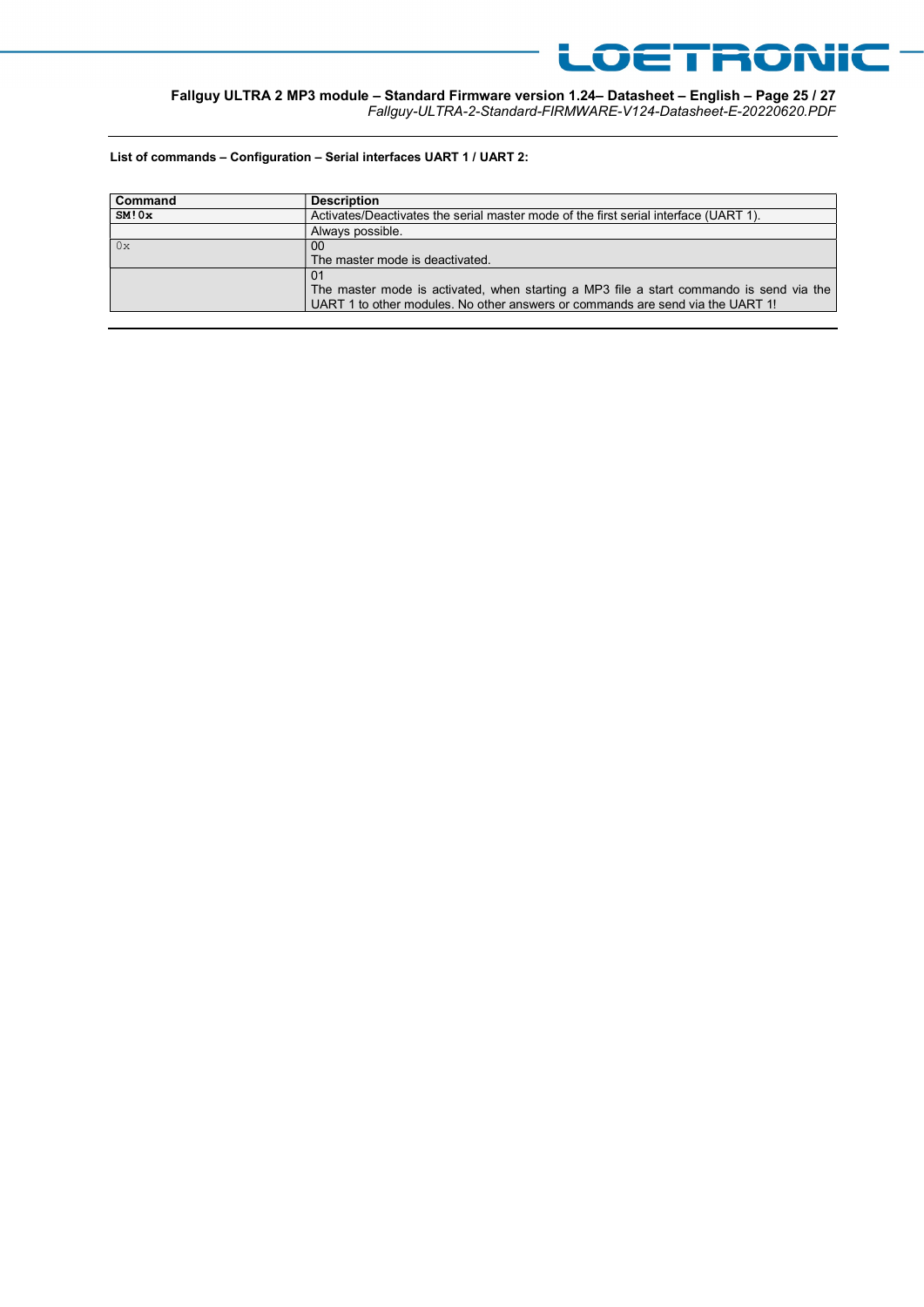

LOETRONIC

#### List of commands – Configuration – LC-Display:

| <b>Command</b> | <b>Description</b>                                                        |
|----------------|---------------------------------------------------------------------------|
| LC! xxyy       | Configures the number of lines and character per lines of the LC-Display. |
|                | Not possible while playback or recording.                                 |
| l xx           | Number of character per lines.                                            |
| yy             | Number of lines.                                                          |

| Command | <b>Description</b>                                                                  |
|---------|-------------------------------------------------------------------------------------|
| LI!0x   | Configures the interpretation of ID3 tags from a MP3 file.                          |
|         | Not possible while playback or recording.                                           |
| 0x      | $00 \,$                                                                             |
|         | The ID3 tags are not interpreted during playback.                                   |
|         | 0 <sub>1</sub>                                                                      |
|         | The ID3 tags from a MP3 file are being interpreted and displayed on the LC-Display. |
|         | The ID3 title is displayed on the second line of the LC-Display.                    |
|         | The ID3 album is displayed on the third line of the LC-Display.                     |
|         | The ID3 performer is displayed on the fourth line of the LC-Display.                |